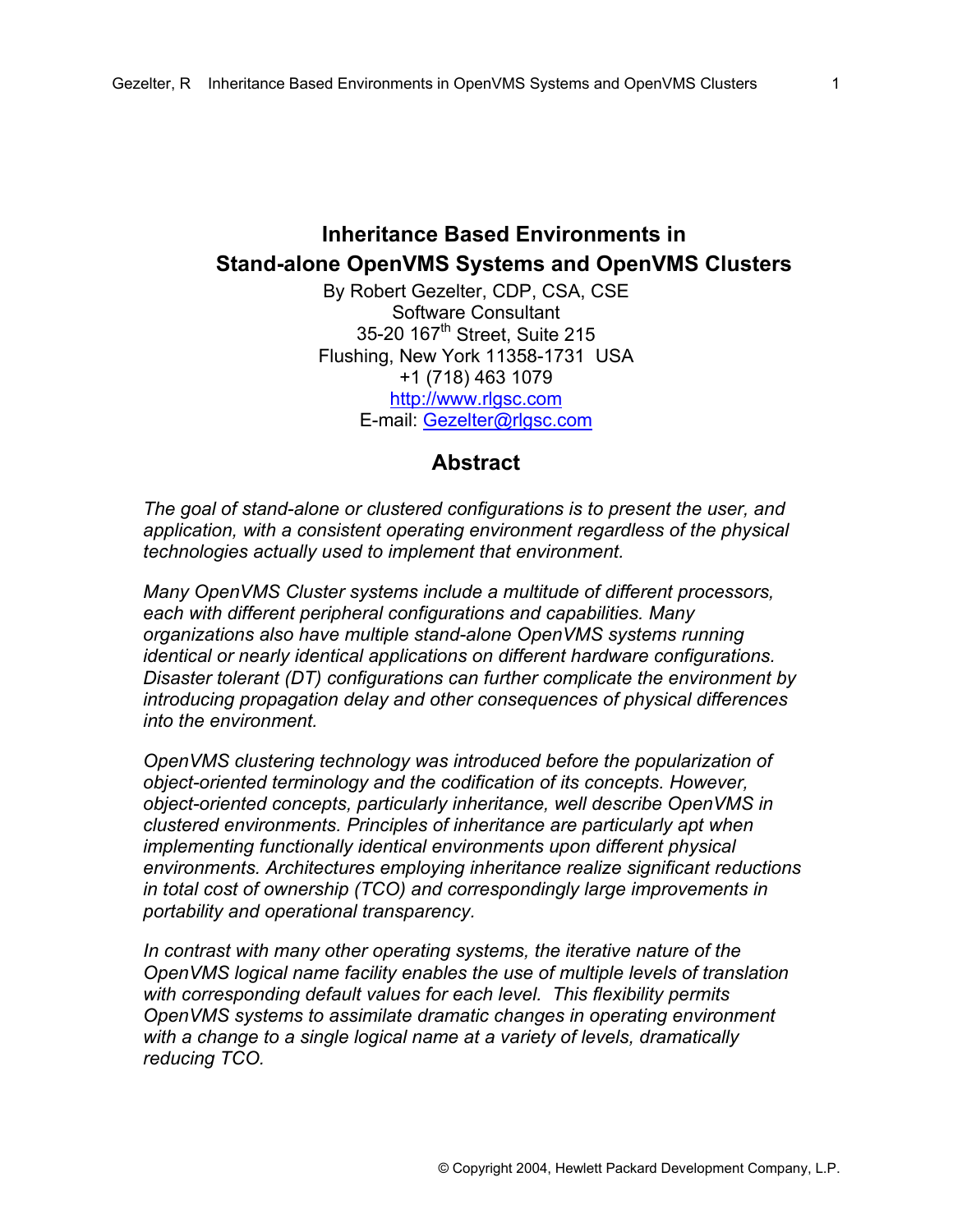## **Introduction**

The standard OpenVMS user environment conceptually rests upon two related, yet distinct logical hierarchies:

- $\bullet$  the four hierarchical levels of the logical name environment<sup>[1](#page-1-0)</sup> and
- the execution of the system-wide and user-specific login profiles*[2](#page-1-1)*

The classification of users into groups, the separate identification of privileged user groups (those identified as "System"), and all other users, suggests a natural hierarchical structure. While these hierarchies are more than what many other operating systems provide, they still are not fully reflective of many environments. The organization, the applications, and the computing environment of today's corporate organization are often more complex than a single organization with easily identifiable, disjoint groups.

Many user environments are far richer in diversity than they appear at first glance, reflecting users' different collections of applications, their roles, and their responsibilities.

Computing environments are more than single instances of processors, memories, and peripherals. The most critical elements of a well-configured OpenVMS environment reside in the logical environment created by the system manager and application architect, not in the specification of the bare hardware and software environment. The exact processor (VAX, Alpha, or Itanium) and peripheral configuration of the system is far less important.

User environments are hierarchically nested. For example, an individual user is typically a member of a group. In its turn, the group is a part of a company. Thus, an individual's application environment depends upon that person's place in the organization. Similarly, the group or department's environment is merely an instance of the standard company-level environment, tailored to the specific functions performed by that department. In a service bureau or Applications Service Provider (generally referred to as an "ASP") environment, where multiple companies (or several sibling companies) share a system, there are also company-wide environments, which are shared by all users at an individual company but differ to some extent between different companies.

<span id="page-1-0"></span><sup>1</sup> **LNM\$SYSTEM** (composed of **LNM\$SYSTEM\_TABLE** and **LNM\$SYSCLUSTER**, which in turn really translates to **LNM\$SYSCLUSTER\_TABLE**), **LNM\$GROUP**, **LNM\$JOB**, and **LNM\$PROCESS** are part of the user's context created as part of the processing performed by **\$CREPRC**.

<span id="page-1-1"></span><sup>2</sup> The system-wide login command file is located in **SYS\$MANAGER:SYLOGIN.COM**; by default, the userspecific login is in the user's default directory. The user's login can alternatively be placed in any private or shared file that is accessible to the user through setting the appropriate fields of the user's record in the system UAF.

<sup>©</sup> Copyright 2004, Hewlett Packard Development Company, L.P.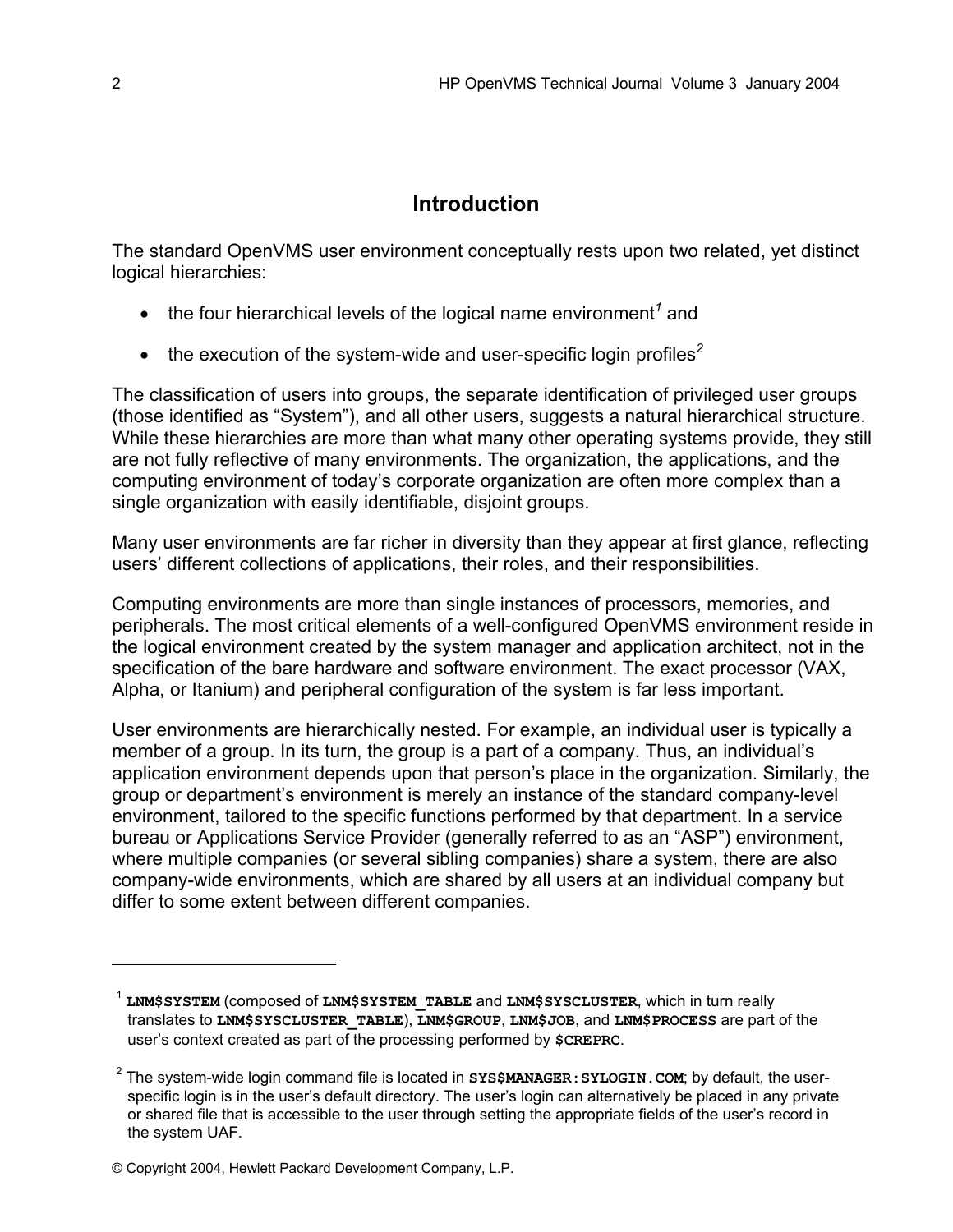A review of the mechanics of what happens when a user connects to an OpenVMS system is appropriate at this point.

When a user logs on to an OpenVMS system, LOGINOUT. EXE creates a basic operating environment consisting of:<sup>[3](#page-2-0)</sup>

- the default directory, **SYS\$LOGIN**
- the device upon which the default directory is located, SYS\$LOGIN DEVICE
- a scratch device/directory, **SYS\$SCRATCH**
- the default device characteristics established by the command procedures executed as part of the login process
- the logical name environment, which is a hierarchical list of names and translations of names. The logical name tables are searched in a variety of situations when commands and programs access a variety of resources, most commonly files and queues. Generally speaking, translation continues until no more translations are possible, each iteration starting again from the beginning. This feature is dramatically different from the one-pass symbolic parameters available on other systems. A user process's actual logical name context is built by **LOGINOUT.EXE** and includes:
	- $\circ$  the command files executed as part of login processing
	- $\circ$  the job logical name table, specific to the job, referred to by the name **LNM\$JOB**[4](#page-2-1)
	- $\circ$  the group logical name table, applicable to all users who share the same UIC Group number**, LNM\$GROUP**[5](#page-2-2)
	- o the system logical name table, **LNM\$SYSTEM**

1

<span id="page-2-0"></span> $3$  For simplicity, we refer to the basic case of an interactive user. The start of a network or batch produces similar results and follows a similar path. Creating processes that are neither interactive, batch, nor network may create a similar environment, or may result in a slightly truncated environment (e.g., whether the **/AUTHORIZE** option is used on the **RUN/DETACH** command). Environmental truncation has important implications for the proper operation of applications and facilities.

<span id="page-2-1"></span><sup>4</sup> **LNM\$JOB** is itself a logical name, whose translation resides in the **LNM\$PROCESS\_DIRECTORY** as LNM\$JOB XXXXXXXX, where XXXXXXXX is the eight-digit hexadecimal address of the Job Information Block (see Goldenberg, Kenah, Dumas, "VAX/VMS Internals and Data Structures, Chapter 35, page 1073, first footnote)

<span id="page-2-2"></span><sup>5</sup> **LNM\$GROUP** is itself a logical name, whose translation resides in the **LNM\$PROCESS\_DIRECTORY** as LNM\$GROUP GGGGGG, where GGGGGG is the six-digit octal UIC group number (ibid.)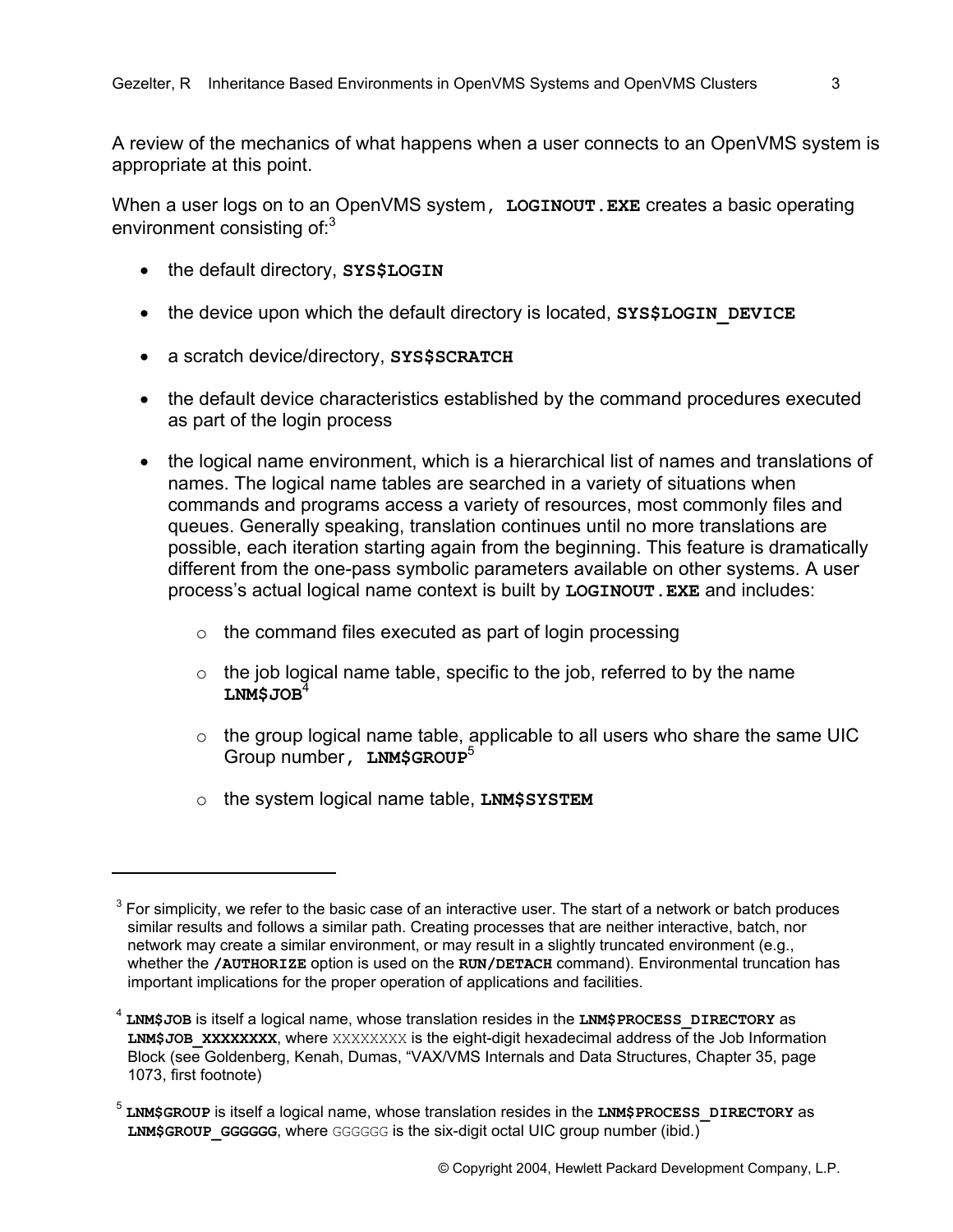- o the cluster logical name table, **LNM\$CLUSTER\_WIDE[6](#page-3-0)**
- other process characteristics established as a part or consequence of login processing.

These capabilities are generic, and straightforwardly support the construction of environments based upon a simple cluster belonging to a single entity with groups of users, each with their own profiles. However, environments are often not as straightforward. Traditionally, complex environments have been implemented by explicitly invoking the particulars of each environment from the individual user's **LOGIN.COM** file. A user's specific environment is achieved by manually adding elements to the user's login profile. This method requires inordinate maintenance, is excessively fragile, and is virtually impossible to manage.

<span id="page-3-0"></span><sup>&</sup>lt;sup>6</sup> Introduced in OpenVMS Version 7.2 (OpenVMS Version 7.2 New Features Manual, Order#AA-QSBFC-TE, July 1999)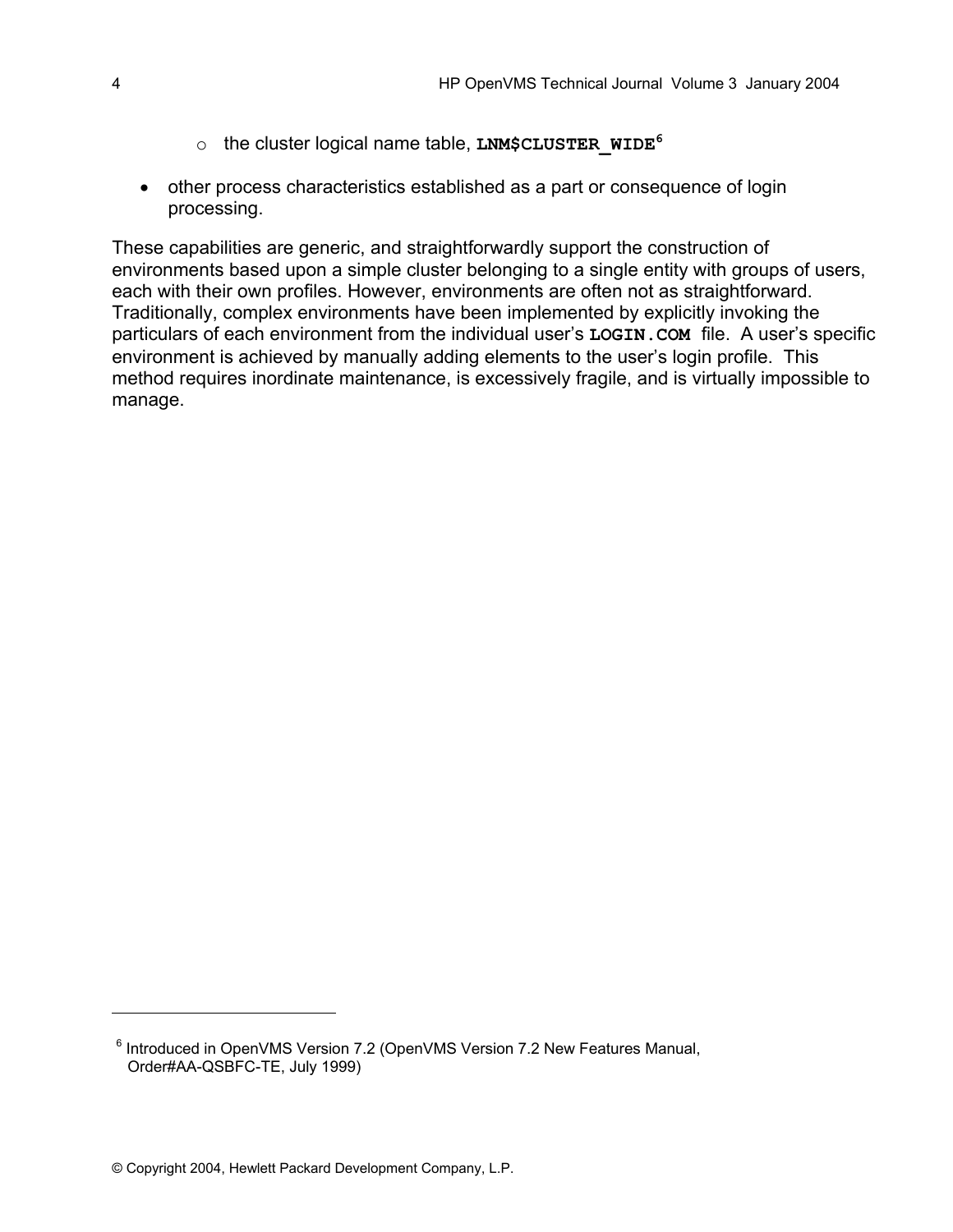### **Philosophic Basis**

OpenVMS provides a straightforward approach, founded upon the same architectural principles as the operating system itself, which dramatically simplifies the creation of customized environments. This can be accomplished with a minimum of complexity and maintenance effort, and a high degree of manageability and scalability.

The basis of the simplification is the realization that while environments differ dramatically, they do so in an orderly, systematic way, and those differences can be implemented with minor, manager-level changes.

An approach based upon axes of variation, leveraging the strengths of OpenVMS and its hierarchical logical name structure, is more robust, more auditable, and more maintainable than the traditional explicit enumeration approach.

Environments can be characterized by multiple, independent axes of variation. For the purposes of this paper, we will consider five axes of variation, although the concept can be easily extended to address further axes of variation.



#### **Figure 1 – Five illustrative independent axes of variation**

The axes are considered independent; changes in the names comprising a single axis do not imply changes in different axes. There is also no need to restrict name translation iterations to a single axis.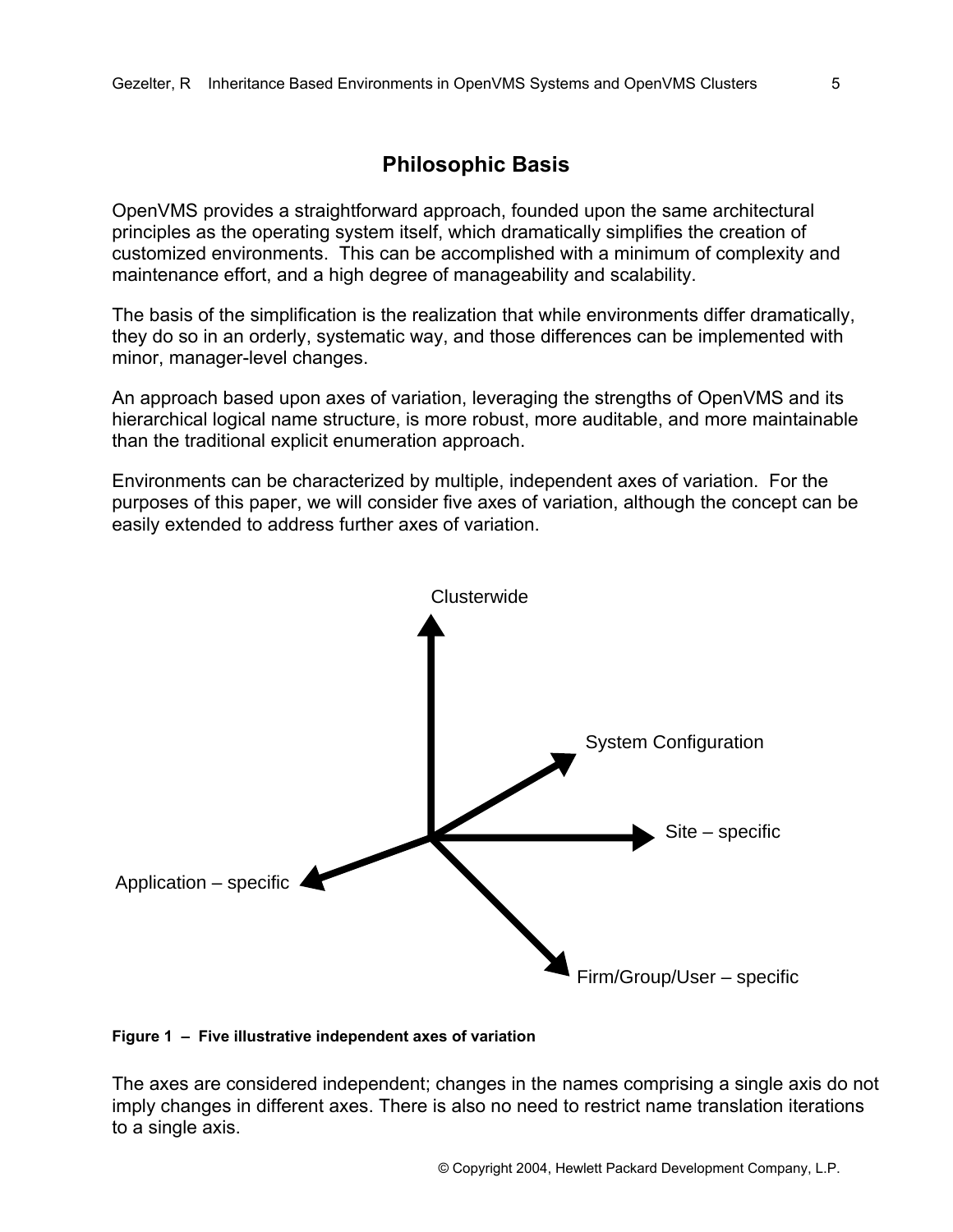There are five axes of variation referred to in this paper, namely:

## *Clusterwide Variations*

Clusterwide variations reflect those differences that define the individual cluster as a whole.

Clusterwide variances are best dealt with using the clusterwide logical name table.<sup>[7](#page-5-0)</sup> The clusterwide local name table is automatically included in the logical name resolution path, LNM\$FILE DEV, at a lower precedence than that of the system-wide logical names contained in **LNM\$SYSTEM**.

## *System Configuration Variations*

System specific variations reflect the particular needs of a particular system and its hardware.

System specific variations are best dealt with by adding appropriate logical name definitions to the standard system logical name table, **LNM\$SYSTEM**.

## *Site-Specific Variations*

Site-specific variability reflects the connection and capability differences that exist on a specific site that is a member of a multi-site OpenVMS Cluster system.

While this axis of variation is not explicitly supported by OpenVMS, it can be added to OpenVMS by the addition of a new, system-wide logical name table inserted in the search path (**LNM\$FILE\_DEV** in **LNM\$SYSTEM\_DIRECTORY** or **LNM\$PROCESS\_DIRECTORY**) between the systemwide and clusterwide logical name tables.

### *Firm/Group/User-Specific Variations*

Some variations are specific to an individual's organization, or place within the organizational hierarchy.<sup>[8](#page-5-1)</sup> OpenVMS traditionally recognizes the group/department and user hierarchy with UIC-based protection and the existence of the group logical name table. This existing axis of variation can be extended and enhanced through slight adjustments to the login processing and the logical name search path.

<span id="page-5-0"></span><sup>7</sup> Ibid

<span id="page-5-1"></span> $^8$  Within this paper, we refer to this as firm, group, and user. Additional levels (e.g., division or region) can easily be accommodated by similar means.

<sup>©</sup> Copyright 2004, Hewlett Packard Development Company, L.P.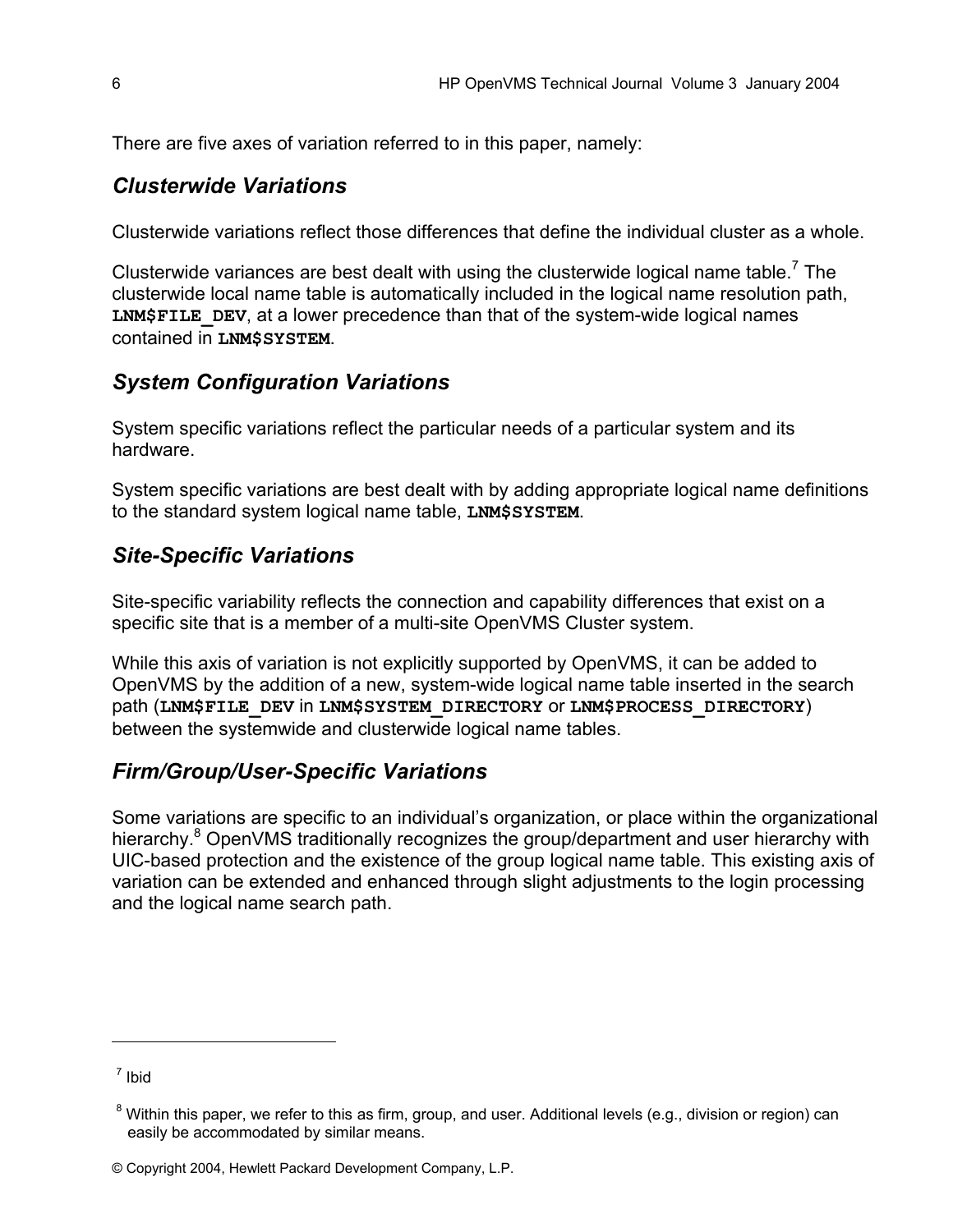#### *Application-Specific Variations*

Lastly, some environmental parameters are specific to a particular application. They may overmap similar parameters from similar applications, but differ in that each user of the application must have definitions in his or her logical name search path providing the value for these parameters. Thus, applications can be completely parameter-driven by their environment, with all of the implications of hierarchical defaulting.

### **One Parameter, One Line of Code**

Another overall principal is that each definition should appear, like a common subroutine, only once. Duplicate definitions are a major element in maintenance complexity and costs, as well as an ongoing source of errors.

#### **Dependency**

The inclusion of all the definitions in the logical name search path allows different logical names to be phrased in terms of other logical names in the search path. As an example, the location of a file may be expressed as a logical name definition:

#### **\$ ASSIGN/PROCESS SYS\$SCRATCH:VEHICLES.DAT DATABASE**

which itself includes a reference to a definition in the user's process logical name context (to the logical name **SYS\$SCRATCH**). In turn, **SYS\$SCRATCH** may include a reference to the logical name **DISK\$SCRATCH** which might be defined in the group's logical name table. **DISK\$SCRATCH** could also be defined in the system logical name table**, LNM\$SYSTEM**.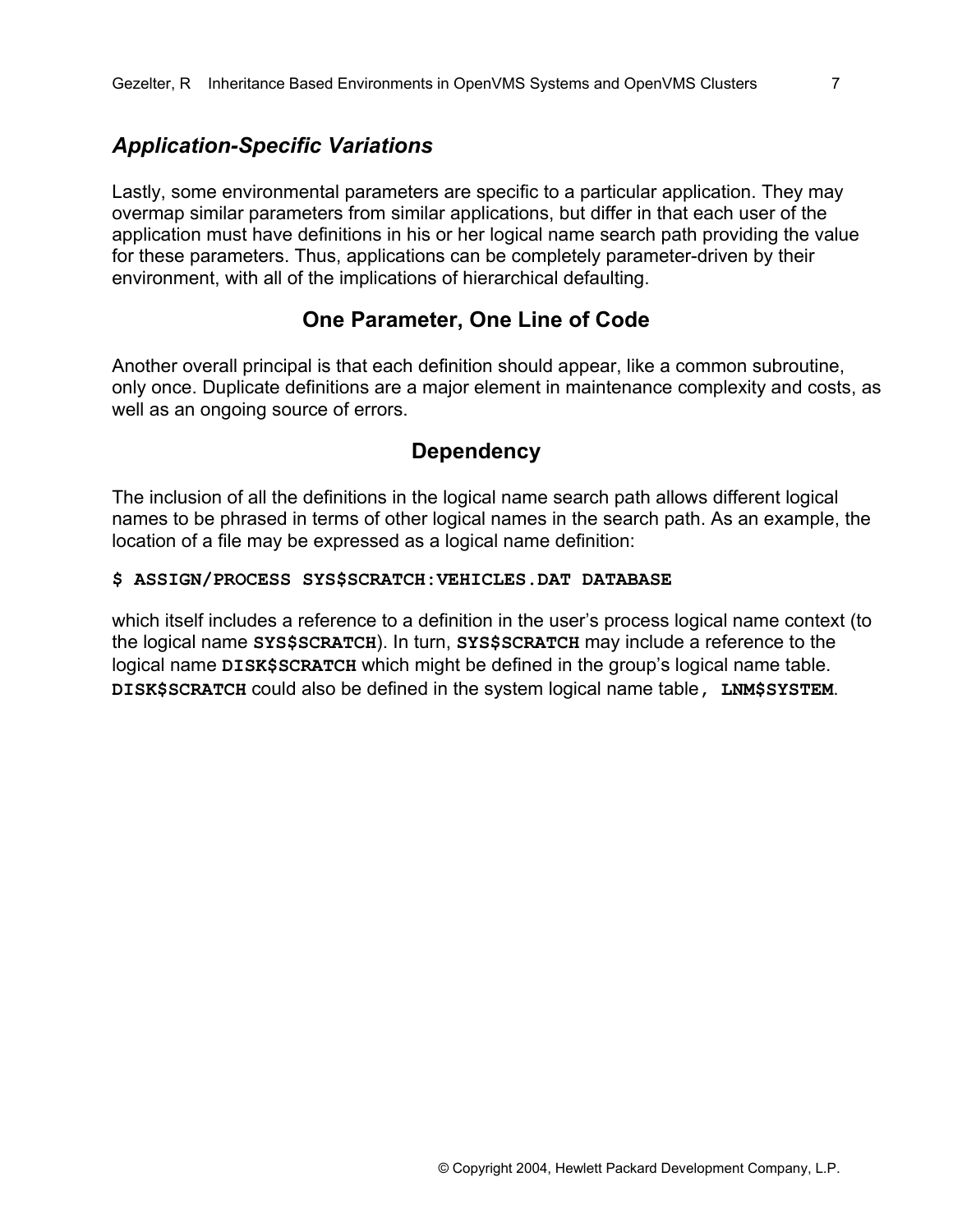This is the same approach used by OpenVMS itself. Many logical names are explicitly or implicitly dependent on the definition of **SYS\$SYSROOT**[9](#page-7-0) or **SYS\$SYSDEVICE**. In practice, multiple dependencies of logical names incur a generally insignificant cost.<sup>[10](#page-7-1)</sup>

<span id="page-7-0"></span><sup>9</sup> Most of the **SYS\$** logical names are expressed in just such a way, in terms of **SYS\$SYSROOT**. For example, **SYS\$SYSTEM** is defined as **SYS\$SYSROOT:[SYSEXE]**. **SYS\$MANAGER** is similarly defined as **SYS\$SYSROOT:[SYSMGR]**. **SYS\$SYSROOT** is defined as a search list including both the systemspecific and clusterwide OpenVMS systems directories. Expanding this scheme to include additional levels beyond system-specific and clusterwide is straightforward.

<span id="page-7-1"></span> $10$  The processing costs associated with the rapid opening and closing of files and other operations is far more significant. In any event, the labor costs and inflexibility of the approaches required to save the logical name translations are far greater. In applications where thousands of records are processed, the cost of a few extra logical name translations is negligible.

Migrating logical names from private copies in **LNM\$PROCESS** to **LNM\$JOB** or other logical name tables with a wider purview increases performance by reducing the need to copy large numbers of processprivate logical names during **SPAWN** operations.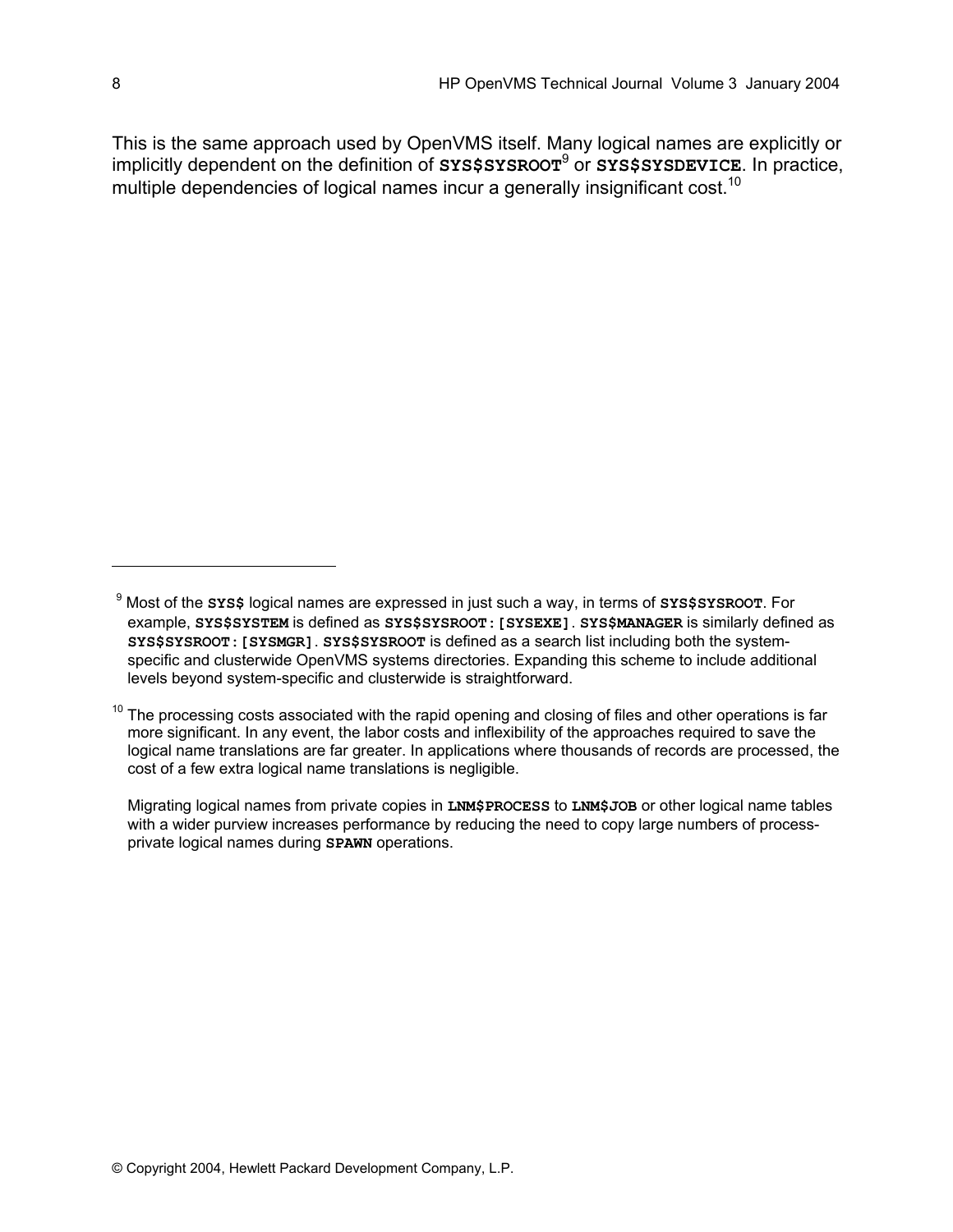### **Inheritance**

Successive dependence, illustrated in the previous section, is a powerful technique. Defaulting, a concept implicitly familiar to OpenVMS users in the guise of default file types, and the traditional hierarchy of logical name tables, is a far more powerful mechanism than generally realized. Viewed as a form of inheritance, defaulting is also a mechanism for expressing the variability of user environments.

It has previously been remarked that each axis of variability embodies a hierarchical series of qualifications within the axis. On the individual axis, users are members of groups; groups are members of firms. On the cluster axis, the highest level is the cluster as a single entity; within the cluster, there are sites; within the sites, there are individual cluster nodes.<sup>[11](#page-8-0)</sup>

### **Hiding the Physical and the Organizational**

The purpose of isolating the physical and organizational aspects of a user's environment is the same as the more familiar OpenVMS concepts of disk space management (virtual blocks) and memory management (virtual memory). In the case of disk space and memory management, the purpose is to free the application from managing the details of a specific processor or device environment.

Adapting the same philosophy to users' logical environments similarly allows the reorganization of users and their hardware platforms without the need to explicitly re-engineer each and every reference to the environment.

1

<span id="page-8-0"></span> $11$  One could also argue that within nodes, there are individual realizations of nodes on particular hardware. For example, the node **ALPHA** could run at different times on either an ES40 or with a preconfigured alternative configuration for an Alphaserver 1200 as a backup. It is straightforward to implement such an environment, but does not affect the overall discussion.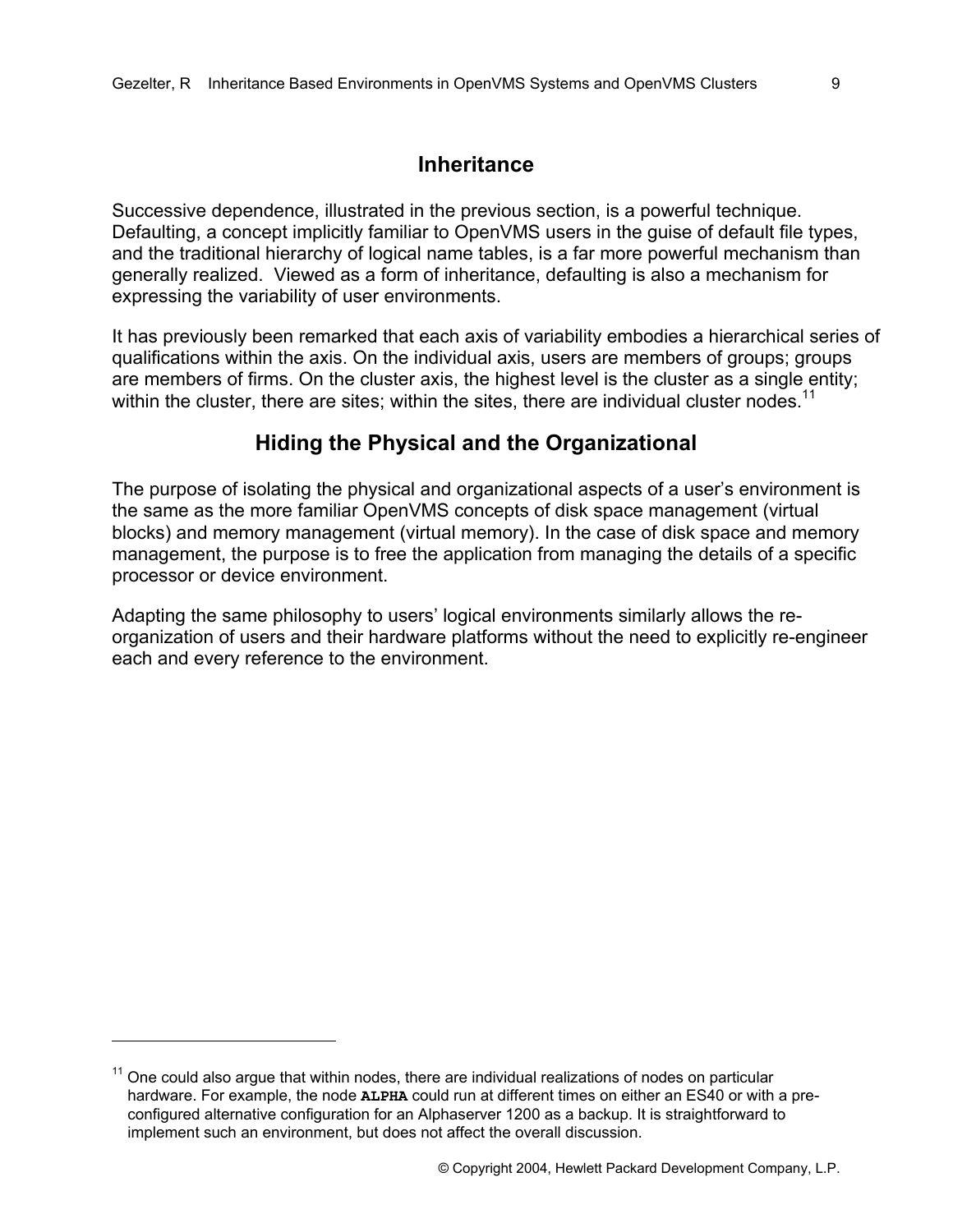| LNM\$SYSCLUSTER       | Clusterwide                |                      |  |  |
|-----------------------|----------------------------|----------------------|--|--|
| <b>CLUSTERNAME</b>    | "Online Operations Center" |                      |  |  |
| DISK\$CLUSTER SCRATCH | DISK\$CLUSSCRATCH:         |                      |  |  |
| $\cdots$              |                            |                      |  |  |
| <b>LNM\$SYSTEM</b>    |                            | Site ANIMAL          |  |  |
| DISK\$SITE SCRATCH    |                            | DISK\$ANIMALSCRATCH: |  |  |
| SITENAME              | ANIMAL                     |                      |  |  |
| .                     |                            |                      |  |  |
| <b>LNM\$SYSTEM</b>    |                            | Node HORSE           |  |  |
| <b>DISK\$SCRATCH</b>  |                            | DISK\$HORSESCRATCH:  |  |  |
| $\cdots$              |                            |                      |  |  |
| <b>LNM\$SYSTEM</b>    |                            | Node ZEBRA           |  |  |
| <b>DISK\$SCRATCH</b>  |                            | DISK\$ZEBRASCRATCH:  |  |  |
| $\cdots$              |                            |                      |  |  |
| <b>LNM\$SYSTEM</b>    |                            | Node SHEEP           |  |  |
| <b>DISK\$SCRATCH</b>  |                            | DISK\$SHEEPSCRATCH:  |  |  |
| $\cdots$              |                            |                      |  |  |
| <b>LNM\$SYSTEM</b>    |                            | Site PLANT           |  |  |
| DISK\$SITE SCRATCH    |                            | DISK\$PLANTSCRATCH:  |  |  |
| <b>SITENAME</b>       | PLANT                      |                      |  |  |
| $\sim$ $\sim$ $\sim$  |                            |                      |  |  |
| <b>LNM\$SYSTEM</b>    |                            | Node SPRUCE          |  |  |
| <b>DISK\$SCRATCH</b>  |                            | DISK\$SPRUCESCRATCH: |  |  |
| $\cdots$              |                            |                      |  |  |
| <b>LNM\$SYSTEM</b>    |                            | Node PINE            |  |  |
| <b>DISK\$SCRATCH</b>  |                            | DISK\$PINESCRATCH:   |  |  |
| $\cdots$              |                            |                      |  |  |
| <b>LNM\$SYSTEM</b>    |                            | Node WILLOW          |  |  |
| <b>DISK\$SCRATCH</b>  |                            | DISK\$WILLOWSCRATCH: |  |  |
| $\cdots$              |                            |                      |  |  |

**Figure 2 – Hierarchical dependencies and inheritance – Cluster/Site/System**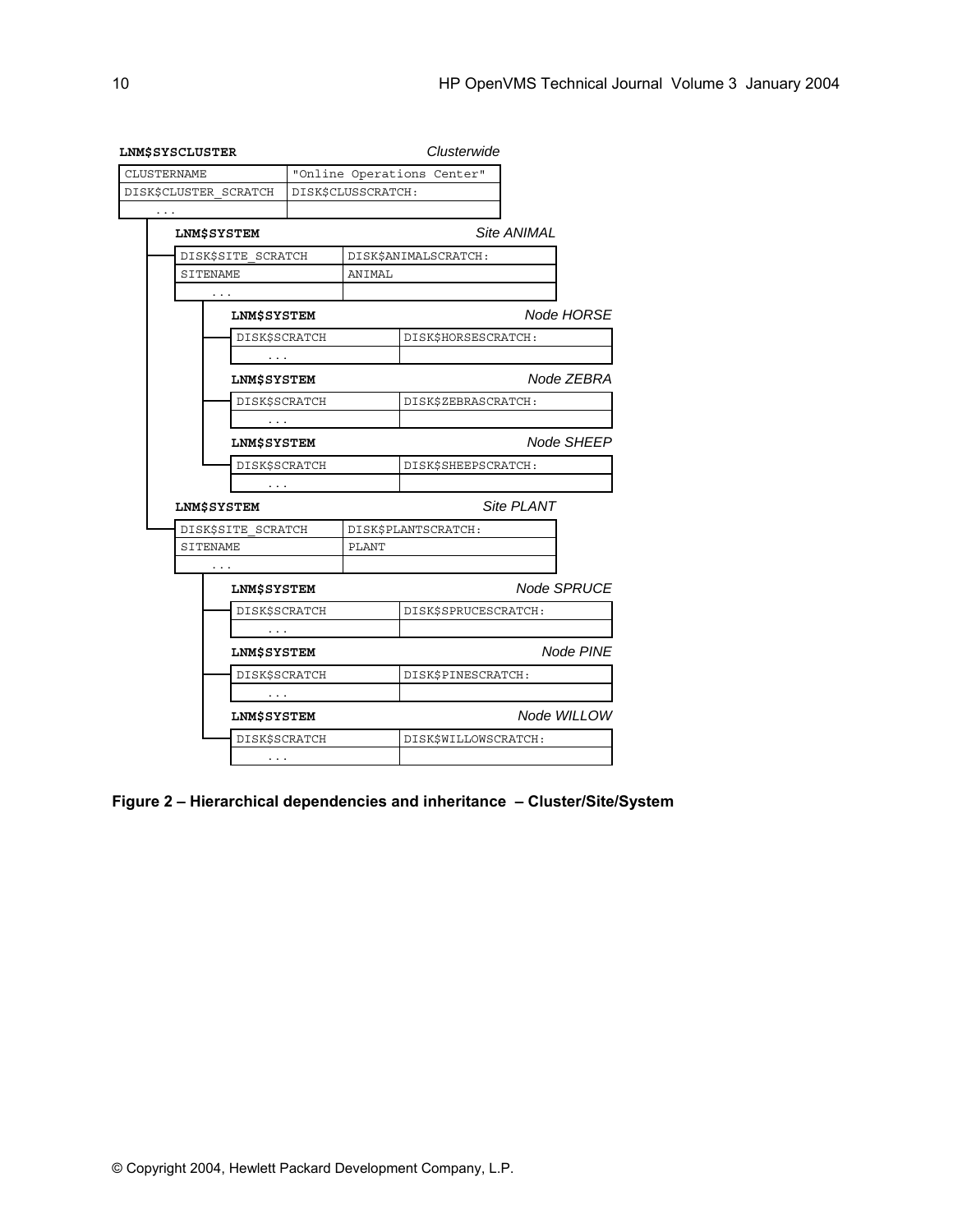

**Figure 3 – Hierarchical Dependencies and Inheritance – Firm/Group/User**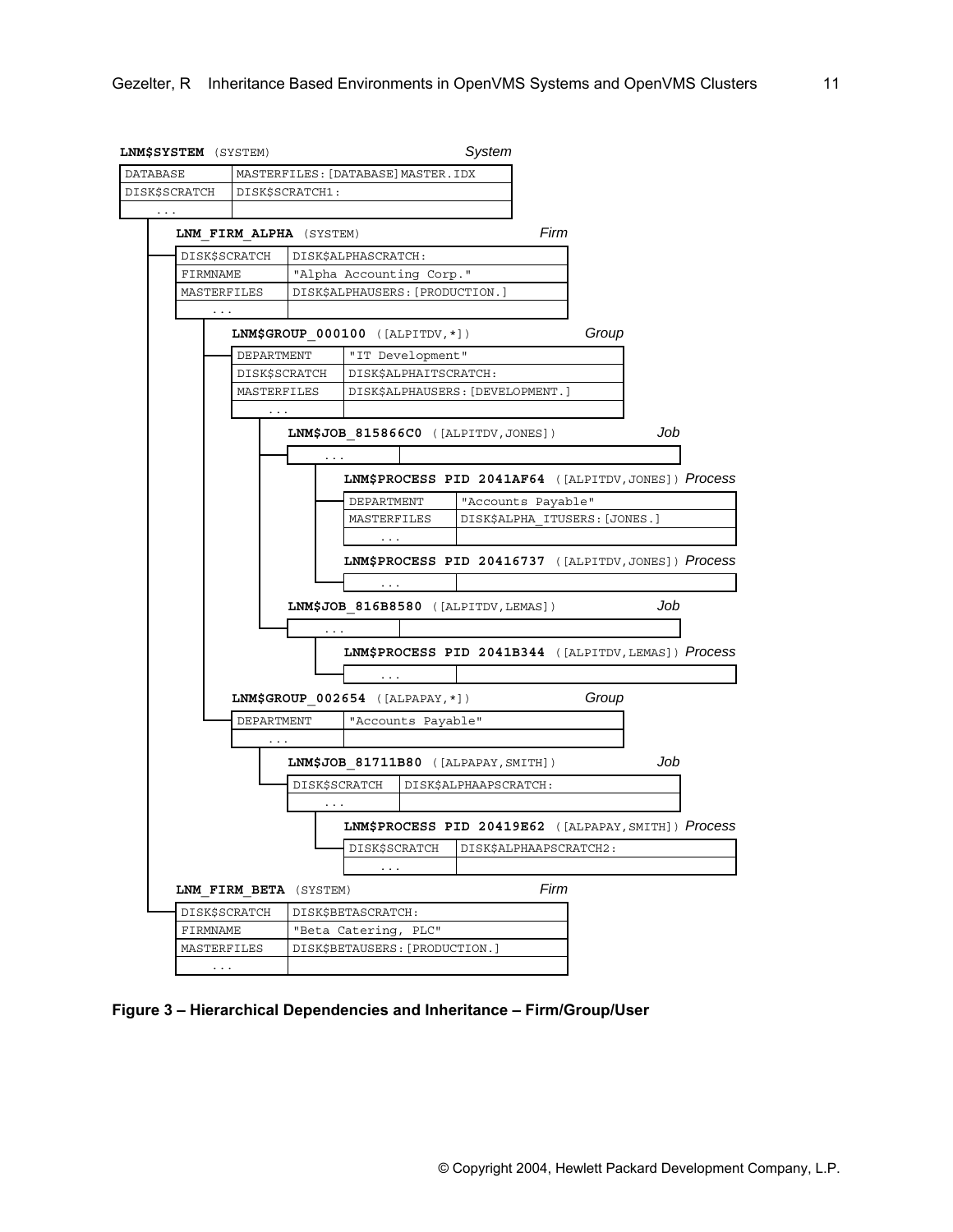## **Physical Configurations**

## *Simple Configuration*

Simple systems are employed for a variety of reasons, including cost and space. A large, complex system may not be justified or economically feasible for small organizations or for small applications. A small system may also be used in a large organization or for a large application to support development or to prototype applications.

Small systems, such as a DS10 or similar small workstation or server, are frequently used for testing installation, startup, shutdown, and restart procedures. These operations are extremely disruptive to a large production environment.

The affordability of relatively inexpensive, small OpenVMS platforms permits developers and maintainers to perform these highly disruptive tests with minimal impact on production systems and with a high degree of certainty that the full-scale tests will be successful.

Small systems are also used for projects in the proof-of-concept stage, where economics can make the difference between feasibility and infeasibility.

## *Advanced Configuration*

Larger configurations present more options than small systems. While small systems may be restricted to one or more directly attached disks, a larger configuration may include a mix of directly attached disks (directly attached to the integral SCSI adapters on systems such as the GS-series and ES-series), local disks (CI or SAN attached), and remote SAN or networkattached storage. Each of these storage categories has different operational and performance characteristics.

Different user groups may be assigned to login environments with different attributes, depending upon a multitude of factors. Some factors will be technical in nature (such as a need for large scratch areas, or a need for shadowed and/or mirrored storage) and some will be organizational or political in nature (one department may have contributed the funds for a particular storage facility). In either event, the environment for one group of users (or in some environments, a particular user) will determine the need for that group's default environment to differ from some other group's default environment.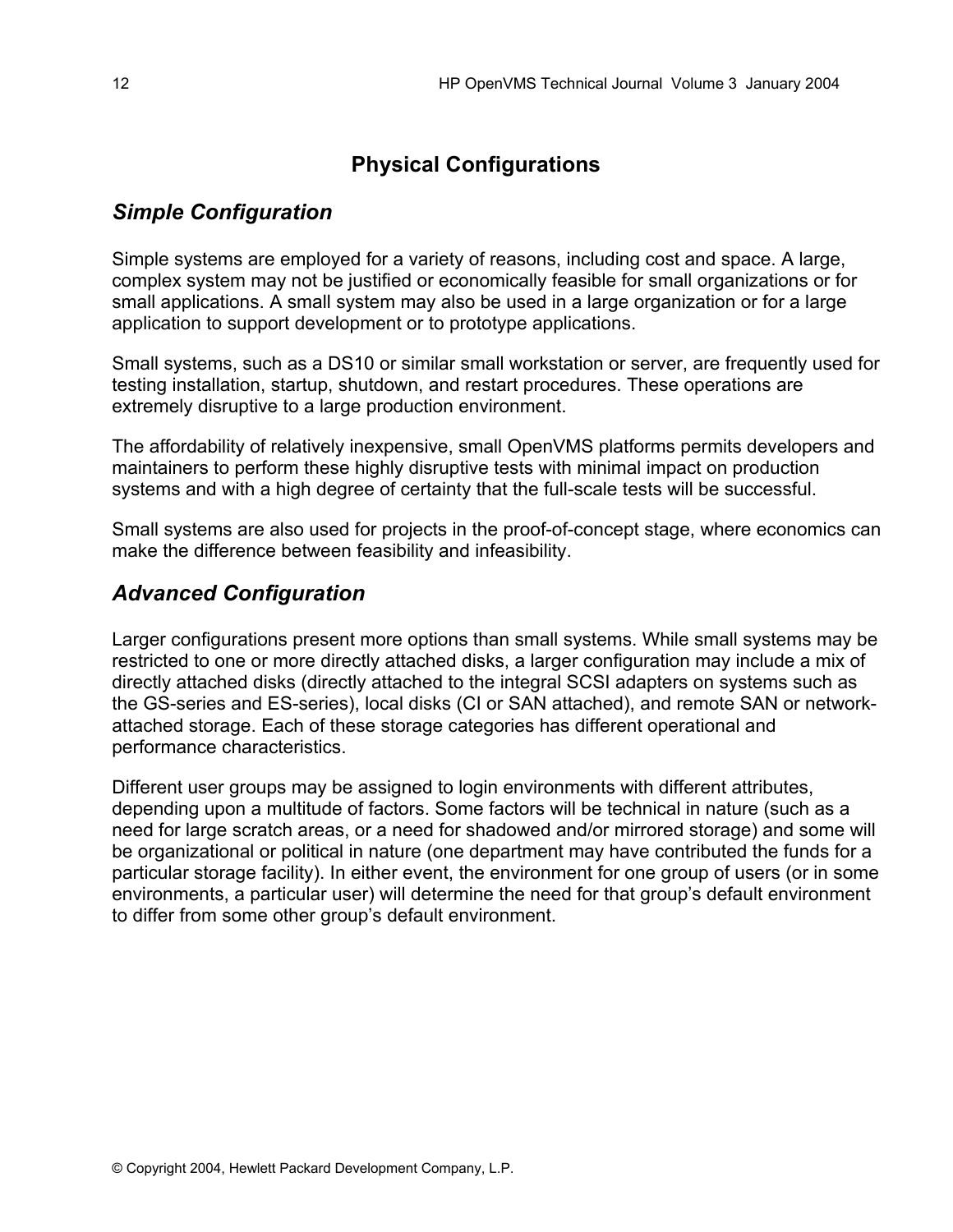## **Applications Environments**

## *User Disks*

During login processing, **LOGINOUT.EXE** determines a user's default disk from the contents of the user's login profile, located in the user authentication file (referred to as the UAF). **LOGINOUT.EXE** populates **SYS\$LOGIN** and **SYS\$LOGIN\_DEVICE** in the user's job logical name table as executive mode logical names (making them available to and usable by privileged images).

## *Scratch Space*

Similarly, **LOGINOUT.EXE** uses the same information to populate the contents of **SYS\$SCRATCH**.

## *Access to Data*

1

When creating a user's process, **LOGINOUT.EXE** also attaches a series of rights list identifiers to the process. These identifiers come from two sources: a set of identifiers that reflect the origin of the process (e.g., **BATCH**, **INTERACTIVE**, **REMOTE**) and those identifiers associated with the user's UAF entry in **RIGHTSLIST**. [12](#page-12-0)

<span id="page-12-0"></span> $12$  The rights list identifiers associated with a process are used to determine access rights to system resources beyond those granted through the normal System/Owner/Group/World and privilege access mechanisms. The details of the access checking scheme and how identifiers are used is described the "OpenVMS Guide to System Security".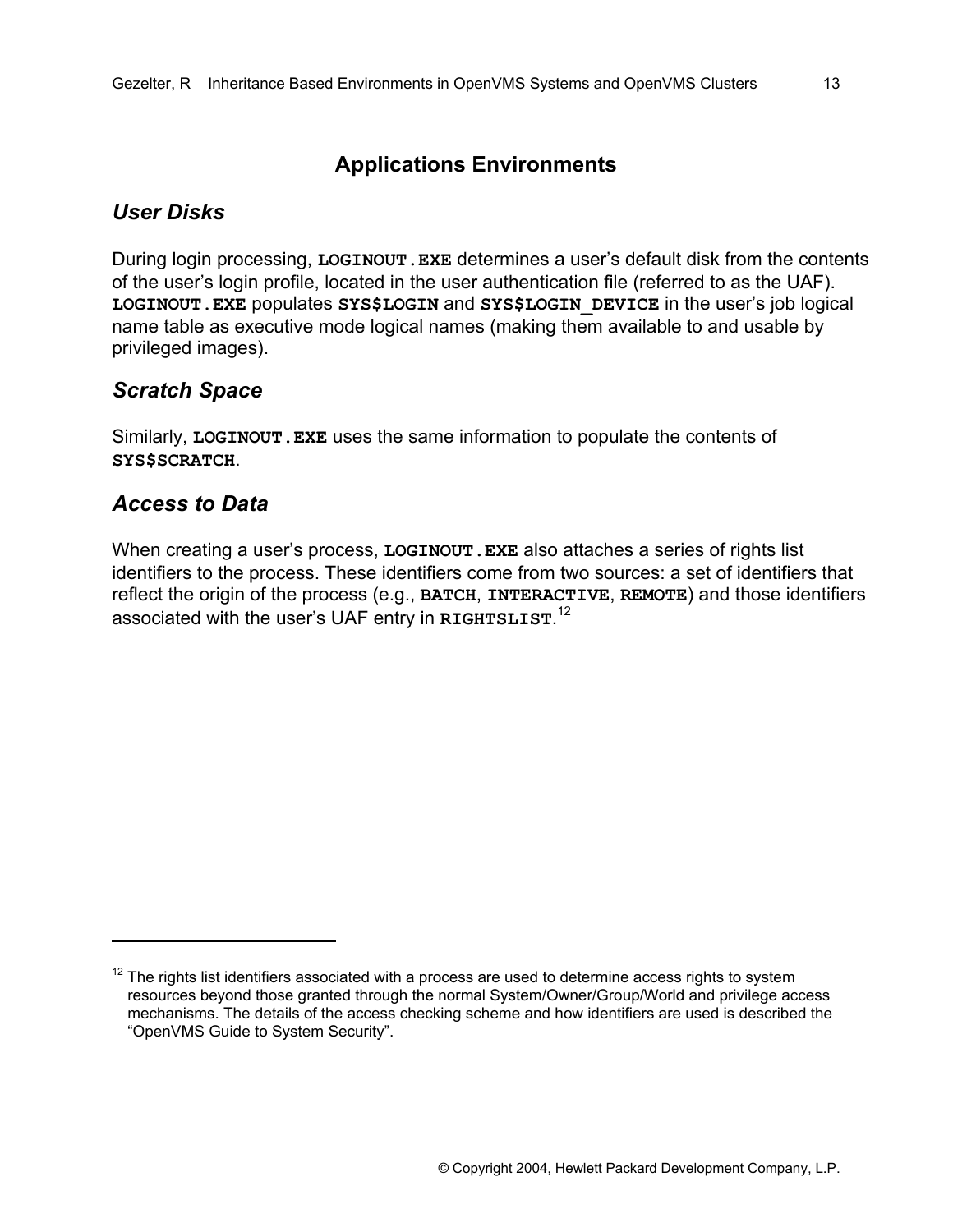## **Default Inheritance**

While not often appreciated, the OpenVMS login processing provides an easy and natural idiom for using at least three levels of inheritance, clusterwide, system, and group.

Concealed, rooted logical names, $^{13}$  coupled with the conventions for directory names in FILES-11, provide a natural naming convention and structure for inheritance, as illustrated in Figure 4.

# **Architectural Concepts**

Architects understand that building designs must deal correctly with the forces of nature. A realizable design must always address the realities of construction, the details of the physical materials, and the techniques of fabrication. Designs do not exist in a vacuum, devoid of context.

Systems architecture is a hybrid discipline. In some sense, computer software is totally malleable, purely a creation of the mind of its creator. However, some architectural principles do apply. One such principle is that the overall architecture will only work if the details are correct, both architecturally and in the resulting implementation. For example, Digital's RT-11 (with the "**DK:**" device) and Microsoft Windows™ (with the "**C:**" device) have been hobbled when compared to a system, such as OpenVMS, that hides the identity of the system device behind a logical name.

The principles that apply to the quality of pictures when enlarged or reduced have their analog in the world of OpenVMS configurations. Reducing the size of a picture makes detail imperceptible, but it is still there. When enlarging a picture, detail cannot be invented.

The logical environment used for a larger, clustered system, can be easily reconfigured to transparently provide access to the same resources in a smaller workstation or development system (in effect, the analog to reducing a picture – no loss of picture quality occurs). However, an environment designed for a small system is frequently not suitable when used with a larger configuration (the analog of enlarging a picture – the picture loses sharpness and clarity as it is enlarged). The inherent problem is that the environment designed for the small system does not address the issues that occur in larger configurations.

To an even greater degree, different members of a cluster, whether a conventional OpenVMS Cluster system or a distributed, multi-site disaster tolerant OpenVMS Cluster system, offer the same challenge along a different axis.

<span id="page-13-0"></span><sup>&</sup>lt;sup>13</sup> Much has been written on the use of concealed, rooted logical names, including this author's articles on OpenVMS.org, accessible directly or though the author's www site at http://www.rlgsc.com/publications.html.

<sup>©</sup> Copyright 2004, Hewlett Packard Development Company, L.P.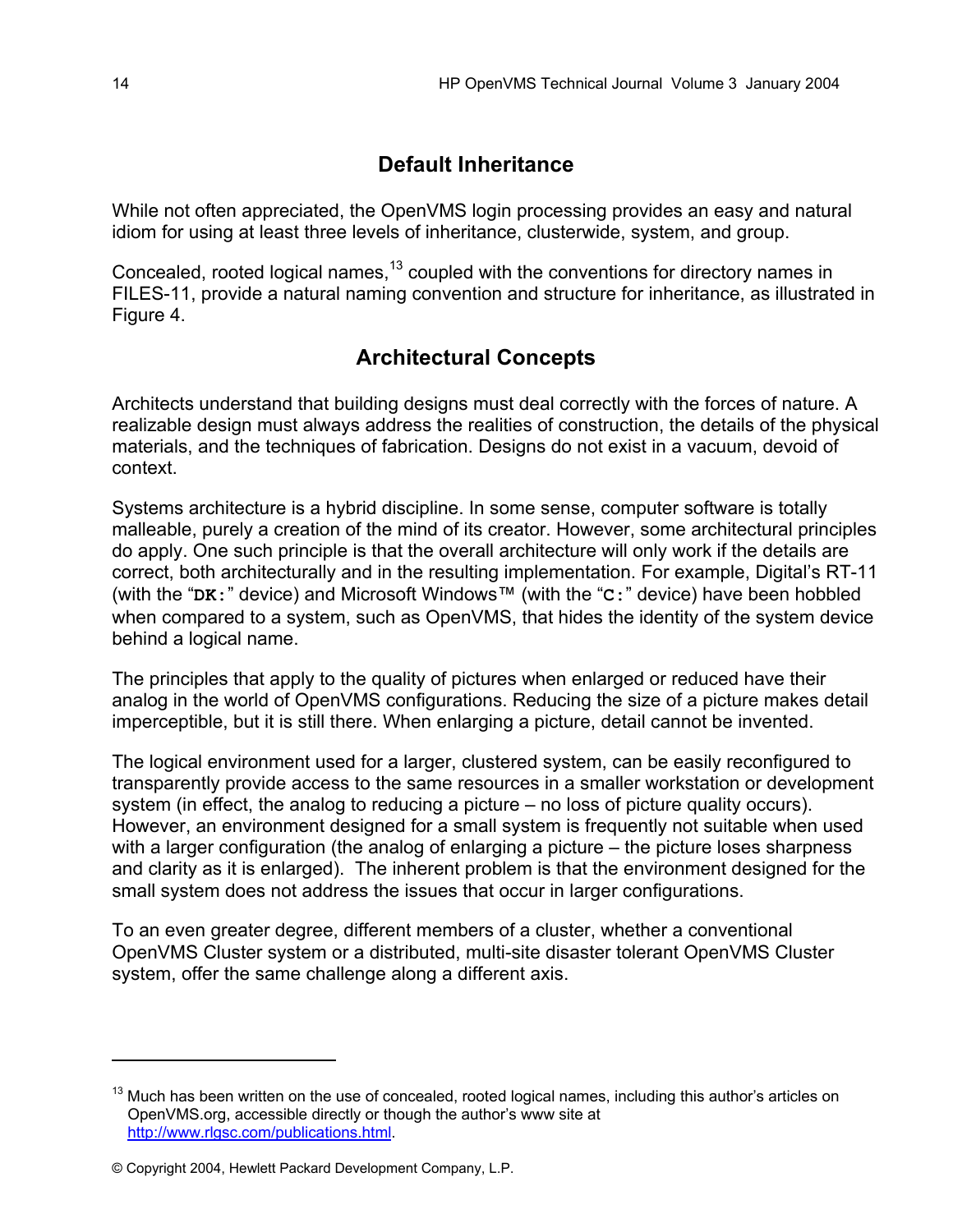| LNM\$SYSCLUSTER                       |                                    |                        |                      | Clusterwide                       |       |
|---------------------------------------|------------------------------------|------------------------|----------------------|-----------------------------------|-------|
| DISK\$CLUSTER SCRATCH                 |                                    | DISK\$CLUSSCRATCH:     |                      |                                   |       |
|                                       |                                    |                        |                      | Site ANIMAL                       |       |
| LNM\$SITE                             |                                    |                        |                      |                                   |       |
| DISK\$SITE SCRATCH                    |                                    |                        | DISK\$ANIMALSCRATCH: |                                   |       |
| SITENAME                              |                                    | ANIMAL                 |                      |                                   |       |
| $\cdots$                              |                                    |                        |                      |                                   |       |
| <b>LNM\$SYSTEM</b>                    |                                    |                        |                      | Node HORSE                        |       |
| <b>DISK\$SCRATCH</b>                  |                                    |                        | DISK\$HORSESCRATCH:  |                                   |       |
| $\ldots$ .                            |                                    |                        |                      |                                   |       |
|                                       | LNM\$GROUP $000100$ ([ACCTPAY, *]) |                        |                      |                                   | Group |
|                                       | DISK\$XYZ CLUSTER SCRATCH          |                        |                      | DISK\$CLUSTER SCRATCH: [ACCTPAY.] |       |
|                                       | DISK\$XYZ SCRATCH                  |                        |                      | DISK\$SCRATCH: [ACCTPAY.]         |       |
|                                       | DISK\$XYZ SITE SCRATCH             |                        |                      | DISK\$SITE SCRATCH: [ACCTPAY.]    |       |
| LNM\$SYSTEM                           | $\cdots$                           |                        |                      | Node ZEBRA                        |       |
| DISK\$SCRATCH                         |                                    |                        |                      | DISK\$ZEBRASCRATCH:               |       |
|                                       |                                    |                        |                      |                                   |       |
|                                       | LNM\$GROUP $000100$ ([ACCTPAY, *]) |                        |                      |                                   | Group |
|                                       | DISK\$XYZ CLUSTER SCRATCH          |                        |                      | DISK\$CLUSTER SCRATCH: [ACCTPAY.] |       |
|                                       | DISK\$XYZ SCRATCH                  |                        |                      | DISK\$SCRATCH: [ACCTPAY.]         |       |
|                                       |                                    | DISK\$XYZ SITE SCRATCH |                      | DISK\$SITE SCRATCH: [ACCTPAY.]    |       |
|                                       | $\cdots$                           |                        |                      |                                   |       |
| LNM\$SITE                             |                                    |                        |                      | Site PLANT                        |       |
| DISK\$SITE SCRATCH                    |                                    |                        | DISK\$PLANTSCRATCH:  |                                   |       |
| SITENAME                              |                                    | PLANT                  |                      |                                   |       |
| $\cdots$                              |                                    |                        |                      |                                   |       |
| <b>LNM\$SYSTEM</b>                    |                                    |                        |                      | Node SPRUCE                       |       |
| <b>DISK\$SCRATCH</b>                  |                                    |                        |                      | DISK\$SPRUCESCRATCH:              |       |
| $\sim$ $\sim$ $\sim$                  |                                    |                        |                      |                                   |       |
|                                       | LNM\$GROUP $000100$ ([ACCTPAY, *]) |                        |                      |                                   | Group |
|                                       | DISK\$XYZ CLUSTER SCRATCH          |                        |                      | DISK\$CLUSTER SCRATCH: [ACCTPAY.] |       |
|                                       | DISK\$XYZ SCRATCH                  |                        |                      | DISK\$SCRATCH: [ACCTPAY.]         |       |
|                                       | DISK\$XYZ SITE SCRATCH             |                        |                      | DISK\$SITE SCRATCH: [ACCTPAY.]    |       |
|                                       | $\cdots$                           |                        |                      | Node PINE                         |       |
| <b>LNM\$SYSTEM</b>                    |                                    |                        |                      |                                   |       |
| DISK\$SCRATCH<br>$\sim$ $\sim$ $\sim$ |                                    |                        |                      | DISK\$PINESCRATCH:                |       |
|                                       | LNM\$GROUP $000100$ ([ACCTPAY, *]) |                        |                      |                                   | Group |
|                                       | DISK\$XYZ CLUSTER SCRATCH          |                        |                      | DISK\$CLUSTER SCRATCH: [ACCTPAY.] |       |
|                                       | DISK\$XYZ SCRATCH                  |                        |                      | DISK\$SCRATCH: [ACCTPAY.]         |       |
|                                       | DISK\$XYZ SITE SCRATCH             |                        |                      | DISK\$SITE SCRATCH: [ACCTPAY.]    |       |
|                                       | $\sim$ $\sim$ $\sim$               |                        |                      |                                   |       |

**Figure 4 – Inheritance with rooted, concealed logical names.**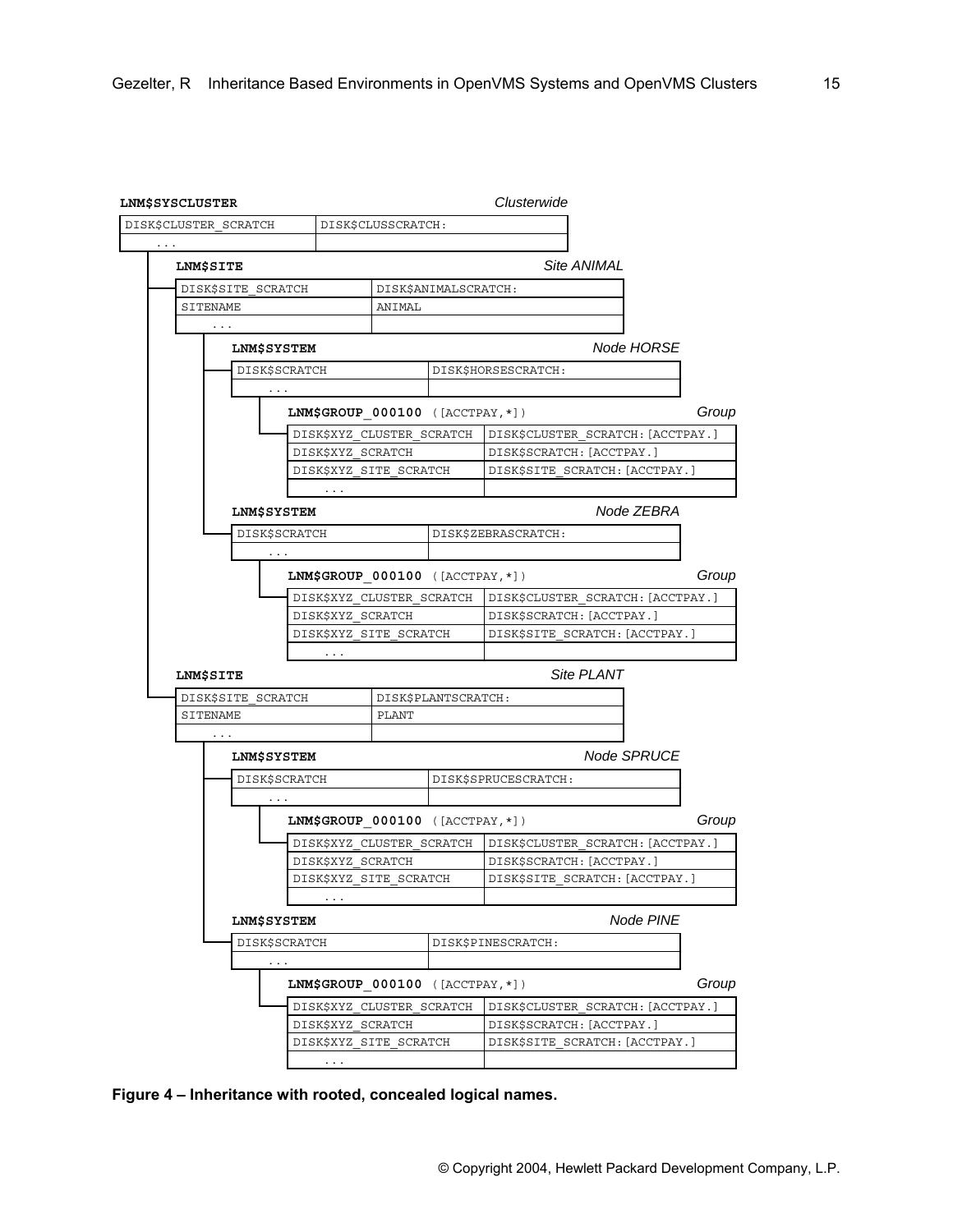|  |                                                     | Translation of  | DISK\$CLUSTER_SCRATCH | DISK\$CLUSSCRATCH         | DISK\$CLUSSCRATCH   | DISK\$CLUSSCRATCH   | DISK\$CLUSSCRATCH        |
|--|-----------------------------------------------------|-----------------|-----------------------|---------------------------|---------------------|---------------------|--------------------------|
|  | Translations according to Hierarchical Logical Name | Translation of  | DISK\$SITE SCRATCH    | DISK\$ANIMALSCRATCH       | DISK\$ANIMALSCRATCH | DISK\$PLANTSCRATCH  | DISK\$PLANTSCRATCH       |
|  |                                                     | Translation of  | <b>DISK\$SCRATCH</b>  | <b>DISK\$HORSESCRATCH</b> | DISK\$ZEBRASCRATCH  | DISK\$SPRUCESCRATCH | <b>DISK\$PINESCRATCH</b> |
|  | Translation of                                      | <b>SITENAME</b> | <b>ANIMAL</b>         | ANIMAL                    | <b>TAKTS</b>        | <b>TIANT</b>        |                          |
|  |                                                     |                 | Node                  | HORSE                     | ZEBRA               | <b>SPRUCE</b>       | PINE                     |
|  |                                                     |                 |                       |                           |                     |                     |                          |

Table 1 – Translations for the Accounts Payable Group ([ACCTPAY,\*]) differ depending upon the<br>contents of the hierarchical logical name table structure illustrated in Figure 4. **Table 1 – Translations for the Accounts Payable Group ([ACCTPAY,\*]) differ depending upon the contents of the hierarchical logical name table structure illustrated in Figure 4.**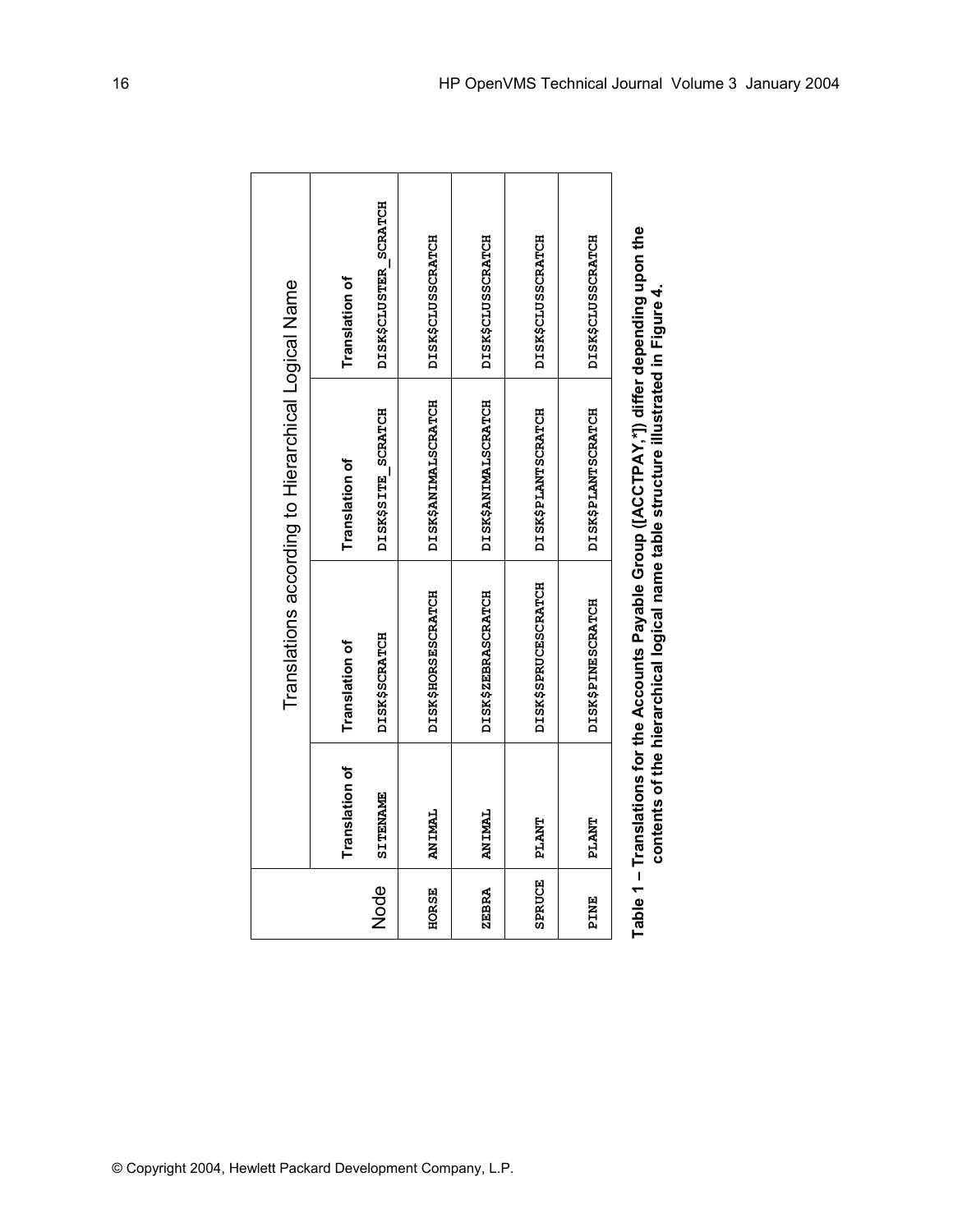Developing a logical environment that is transparent across different systems requires care. In a clustered environment, the different member nodes must be fully interoperable, while still being appropriate for the different members and/or sites comprising the cluster. In both stand-alone and clustered systems, the logical environment must effectively embrace all operational issues without imposing unneeded presumptions of organizational structure or hardware configuration on any of the affected users (general users, developers, or system managers).

### *Issues*

Different systems have their own issues, many of which are addressed through the judicious use of different elements in one of the login files, or the environment created by one of the elements of the STARTUP process.

#### **Physical Machine Characteristics**

Significant differences exist among system models. A small DS10 may be limited to an internal disk, and perhaps a small external storage shelf. A large GS1280 may have access to a complex SAN, as well as multiple local disks. Intermediate sized systems will be variations on the theme, with a hierarchy of storage, ranked by size, speed, latency, integrity, and cost.

#### **Applications Impact**

File placement depends upon use. Data files that are used throughout a cluster must be completely accessible throughout. On systems attached to a multi-site SAN, the straightforward choice for widely shared files is on SAN-mounted volumes.

Conversely, there are other files on the other extreme of the spectrum. Process-private temporary files are used only within a given image or process. A scratch file used by the SORT/MERGE utility is a common member of this class of files. Scratch files have no context or meaning outside of the moment, and need not be accessible to any other member of the cluster. Nor do they need backup, shadowing, or any other data protection scheme. If the process terminates for any reason, software or hardware failure, the files will, of necessity, be recreated when the process is restarted.

Often, temporary files are of substantial size. Placing them on remotely shadowed volumes, or volumes with full backup support, is a common source of overall system performance problems.

#### **Physical Location**

One of the strengths of OpenVMS is that it allows the programmer and system manager to generally ignore the actual location and configuration of mass storage. However, like any other virtualization scheme, this information cannot be ignored; performance and other issues merely move from one level to another.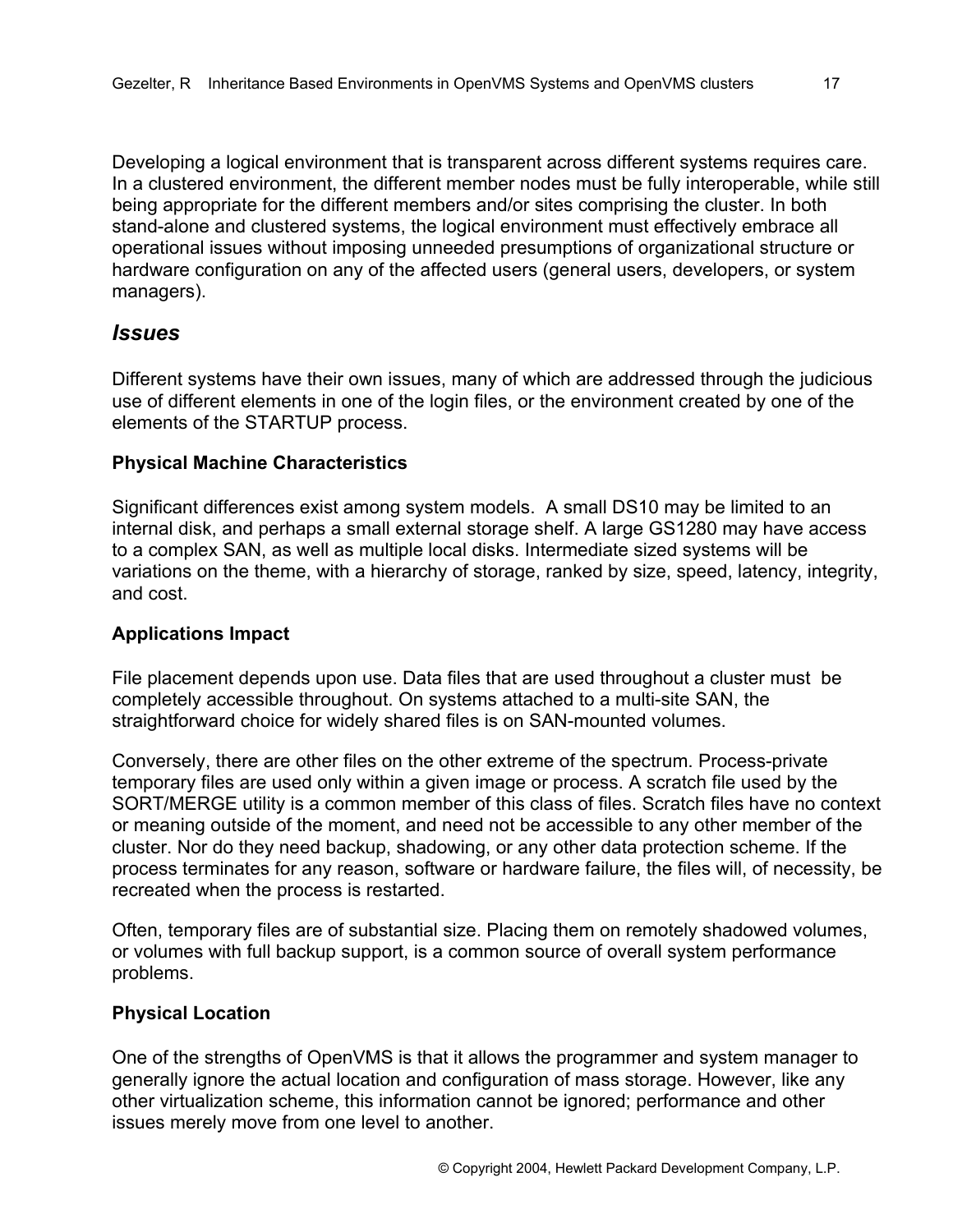It is tempting, but overly simplistic to consider the use of a SAN as a solution to all of the performance questions which bedevil large configurations. While SAN technology is quite effective, it cannot change the laws of physics. Some correlation between the function of mass storage and its location is extremely beneficial to system performance.

### *Implementation Aspects*

These issues, concepts, and concerns may seem abstract or theoretical. This is far from the case. Examining the issues and concepts in the context of a particular example will help bring them into focus.

Consider a firm with a disaster-tolerant OpenVMS Cluster system located at two sites, with two systems at each site. To illustrate the full range of issues, let us assume that each of the four systems is different, ranging from an enterprise-class machine at the high end (e.g. a GS80 or GS1280), to departmental-class machines (e.g., ES4x) to small servers (e.g., DS10/DS20). A SAN is deployed at each site, and the systems take full advantage of the mirroring and shadowing facilities of OpenVMS and the storage controllers to provide mass storage.

#### **User-Specific Configurations**

The default value for **SYS\$SCRATCH** created by **LOGINOUT.EXE** is the user's default directory, as contained in the UAF. This is far from an optimal decision for several reasons:

- the user's default directory will likely be on a volume that is mirrored (within a site) and/or shadowed (between sites). While conceptually simple, the reality is that there is an overhead associated with both local mirroring and remote shadowing. In the case of shadowing, the reality is that the inter-site interconnect has a finite bandwidth far less than that available either within the computer room itself or on the system's local **interconnect**
- scratch files are frequently high activity files.
- scratch files may be very large.
- scratch files generally have little meaning outside of the particular process or job that created them.

A straightforward way to address this situation, while simultaneously using the configuration to best advantage, would be to relocate the scratch directory somewhere else. One obvious place is locally connected disks, namely disks connected directly to the individual system. Whether the scratch disks support all processes on the machine or a single user is irrelevant. The critical issue is access to an appropriate scratch area through the **SYS\$SCRATCH** logical name as translated from within a user's individual process context.

So far, it seems quite simple. While this issue can sometimes be addressed at the level of an individual user, it is more appropriate to address it in a hierarchical fashion. Scratch areas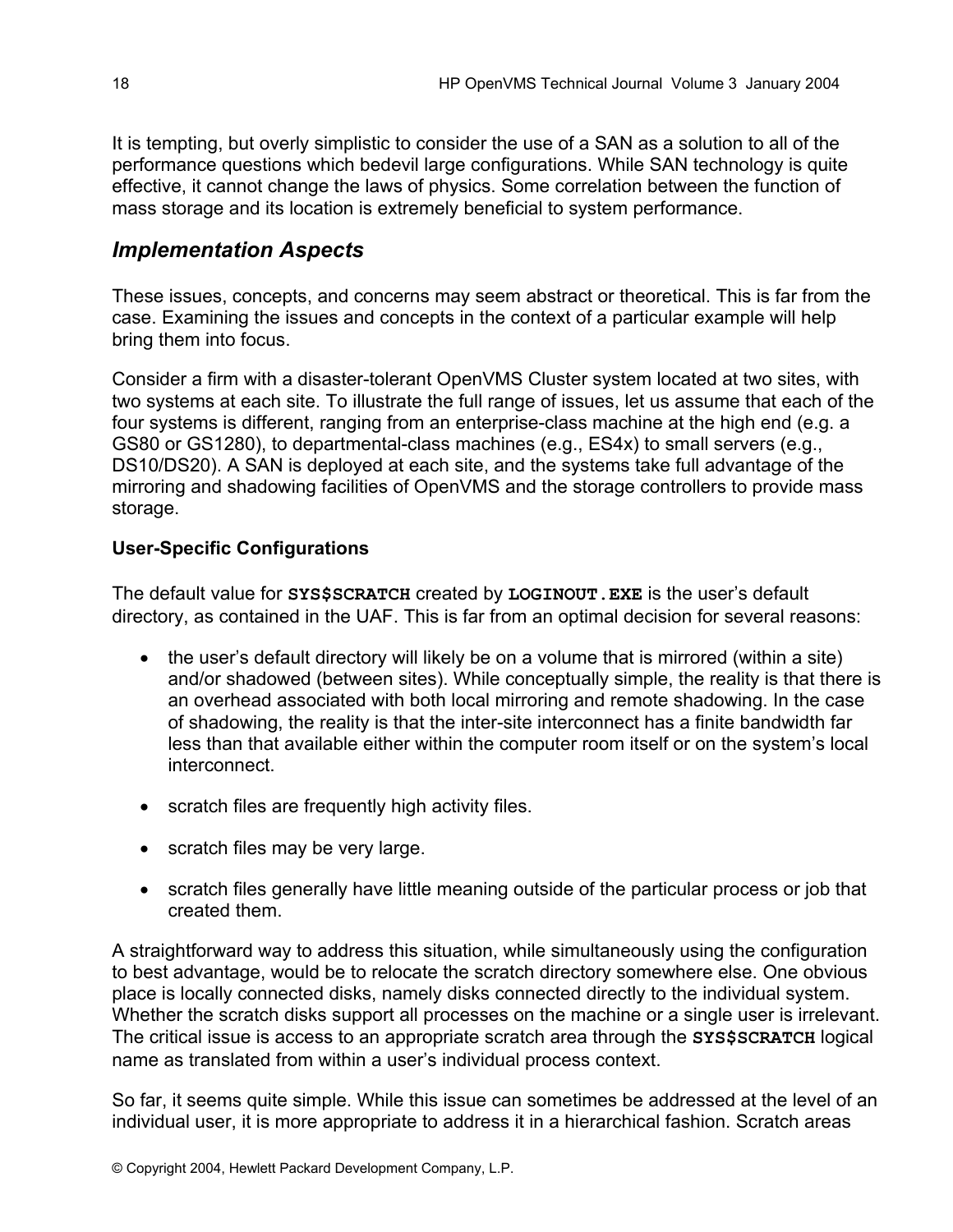can generally be described on a group (department), set of departments, firm, or system basis, with only a small customization for the individual user.

#### **Group-Specific Configurations**

 $\overline{a}$ 

At the highest level of the scratch volume, create a series of directories, one for each department. These directories need to be accessible to all members of the group, either through rooted, concealed group logical name table entries for **DISK\$SCRATCH**, or through rooted, concealed system logical name table entries for **DISK\$GROUP** SCRATCH, or other means.

In the **SYLOGIN. COM** file, we can redefine **SYS\$SCRATCH** in the job logical name table (**LNM\$JOB**) to point to the correct location.[14](#page-18-0)

Thus, each group of users will seem to be pointing at their own scratch volume. For example, in the System or Firm Logical Name Tables we have definitions for **DISK\$SCRATCH** as follows:

| Group               | <b>Scratch Device</b>    | Value of DISK\$SCRATCH in Group<br><b>Logical Name Table</b> |
|---------------------|--------------------------|--------------------------------------------------------------|
| <b>ITDevelopers</b> | <b>DISK\$NODESCRATCH</b> | DISK\$NODESCRATCH: [ITDEVELOPERS.]                           |
| Accounting          | <b>DISK\$NODESCRATCH</b> | DISK\$NODESCRATCH: [ACCOUNTING.]                             |
| Operations          | <b>DISK\$NODESCRATCH</b> | DISK\$NODESCRATCH: [OPERATIONS.]                             |

**Table 2 – System/Firm definition variations in translation of DISK\$SCRATCH** 

<span id="page-18-0"></span><sup>&</sup>lt;sup>14</sup> The **ASSIGN/JOB DISK\$GROUP SCRATCH: [USERNAME] SYS\$SCRATCH** command defines a supervisor mode name in **LNM\$JOB**. The definition of **SYS\$SCRATCH** generated by **LOGINOUT.EXE** is in executive mode. In most user situations, this difference is of no import.

If the dichotomy caused by having the supervisor and executive mode logical names pointing to different directories is an issue, it is possible to enable the **CMEXEC** privilege in the user's default privilege field in the UAF (but not in the authorized privilege field). **SYLOGIN.COM** will then execute with the **CMEXEC** privilege initially enabled. In this case, **SYLOGIN.COM** should immediately redefine the **SYS\$SCRATCH** logical name in **LNM\$JOB** as an executive mode logical name, and then downgrade the process by removing the **CMEXEC** privilege with the **SET PROCESS/PRIVILEGE=(NOCMEXEC)** command. Alternatively, a small privileged image could perform the same functionality with more restrictions.

If done properly, the preceding is not a security hazard. However, one should exercise prudence. In most cases, **SYS\$SCRATCH** can be defined as a supervisor mode logical name with no ill effects.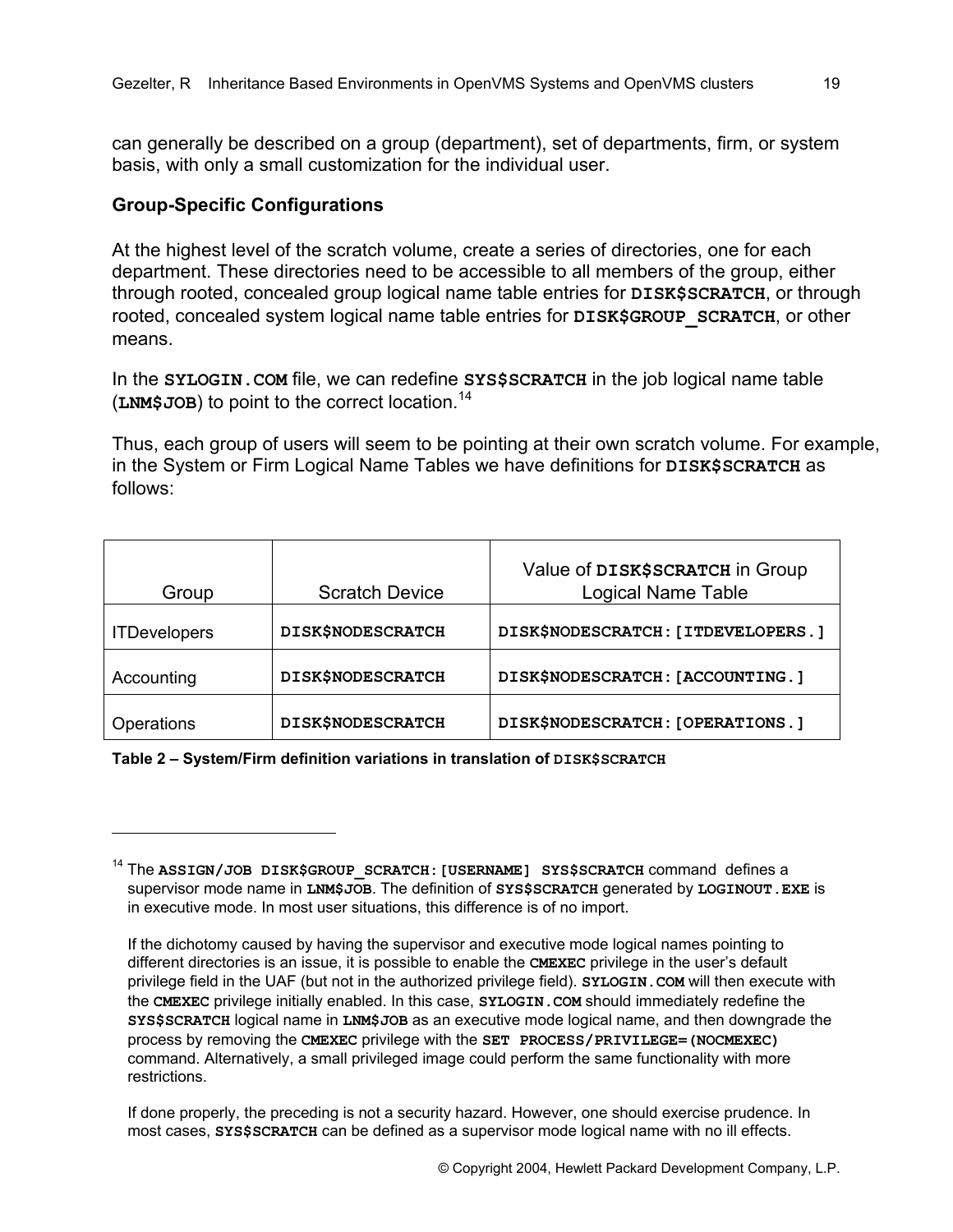The preceding may appear rather obvious, and indeed it is a rather simple example. However, suppose that as the system activity increases, we realize that the space and performance requirements of the scratch space for accounting have been underestimated. We decide to allocate a dedicated stripe set to servicing the large scratch space requirements of the Accounting group. With the above structure, only a single logical name needs to be modified, namely the definition of **DISK\$NODESCRATCH** in the Accounting group's group logical name table as shown below.

| Group               | <b>Scratch Device (value</b><br>Of DISK\$SCRATCH) | Value of DISK\$SCRATCH in Group<br><b>Logical Name Table</b> |
|---------------------|---------------------------------------------------|--------------------------------------------------------------|
| <b>ITDevelopers</b> | <b>DISK\$NODESCRATCH</b>                          | DISK\$SCRATCH: [ITDEVELOPERS.]                               |
| Accounting          | DISK\$NODESCRATCH1                                | DISK\$SCRATCH: [ACCOUNTING.]                                 |
| Operations          | <b>DISK\$NODESCRATCH</b>                          | DISK\$SCRATCH: [OPERATIONS.]                                 |

**Table 3 – Translation of DISK\$SCRATCH when System/Firm level definitions are overridden in the Accounting Department Group Logical Name Table.** 

The system does not need to be restarted, only the users in the Accounting group must be removed from the individual cluster member momentarily while the logical name is changed and the files migrated to the new location.<sup>15</sup> It is important to note that the impact of the change is very limited. Since the changes only affect the realization of the conceptual environment on the actual environment, only the system management group needs to be involved with this change.<sup>16</sup> Users will be unaffected, and in many cases unaware of the change, provided that they do not examine configuration-specific information not directly relevant to their applications.<sup>[17](#page-19-2)</sup>

<span id="page-19-0"></span> $15$  Though not strictly required for scratch files, it is highly recommended. Copying the current contents of the old scratch device to the new scratch device during the changeover should not take long, and will prevent many problems for users who use **SYS\$SCRATCH** as a storage place for transient files (e.g., test files generated during debugging sessions).

<span id="page-19-1"></span> $16$  An automatic procedure is useful for generating the group directory trees from a reliable roster of group members (e.g., an automatically generated and parsed listing of the system UAF).

<span id="page-19-2"></span> $17$  While users can use system services and DCL lexical functions to see the actual difference in their environment, there is no normal reason for them to do so. Done properly, the differences should be transparent.

<sup>©</sup> Copyright 2004, Hewlett Packard Development Company, L.P.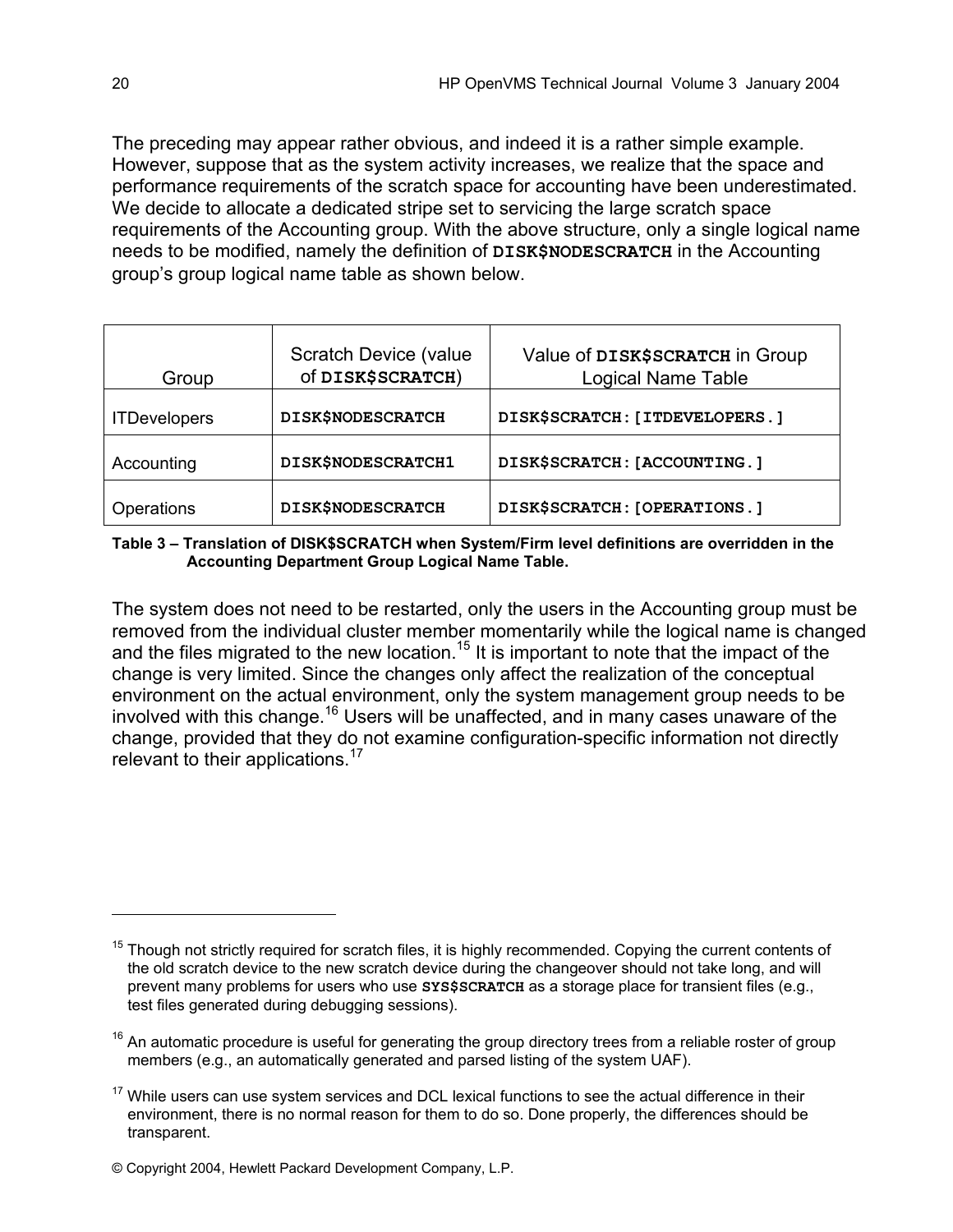### **Site-Specific Configurations**

The preceding discussion addressed user- or group-specific scratch file locations. A similar technique can be used to identify a site-specific resource, such as a site-local scratch disk.

In its most primitive sense, a site-specific scratch location can be identified by the creation of a single name identifying the site that the system is associated with. **SYS\$MANAGER:SYLOGIN.COM** (or the group logins, where appropriate) can then construct the logical name values appropriate for a particular site.

This approach allows the flexible provisioning of multiple levels of resources in a logically consistent manner. For example, three levels of scratch space can be made available to users and applications, each with different characteristics, as follows:

| Name                  | Characteristics | <b>Restrictions</b>                                     |
|-----------------------|-----------------|---------------------------------------------------------|
| <b>DISK\$SCRATCH</b>  | Machine local   | Only available on a single<br>system                    |
| DISK\$SITE SCRATCH    | Site local      | SAN connected,<br>topologically local to each<br>system |
| DISK\$CLUSTER SCRATCH | Clusterwide     | SAN connected, shared<br>with all cluster members       |

**Table 4 – Scratch Resources by Location, Connection, and Accessibility** 

### **Company-Wide Defaulting**

 $\overline{a}$ 

In a similar fashion, a hierarchical environment can be exploited to reduce the complexity and redundancy of applications. Suppose several sibling organizations share a hierarchically structured environment.<sup>18</sup> The same techniques traditionally used to support the differences between groups can be used to separate and support the parallel environments.

The parallel environments may represent subsidiaries or divisions of the same organization using common applications, different departments within a division, or customers of a service bureau. From an environmental perspective, the similarities far outweigh the differences.

<span id="page-20-0"></span> $18$  Conceptually, it does not matter if the actual systems involved are separate stand-alone systems maintained by common managers or applications developers, a single consolidated server, or an OpenVMS cluster comprised of many individual systems.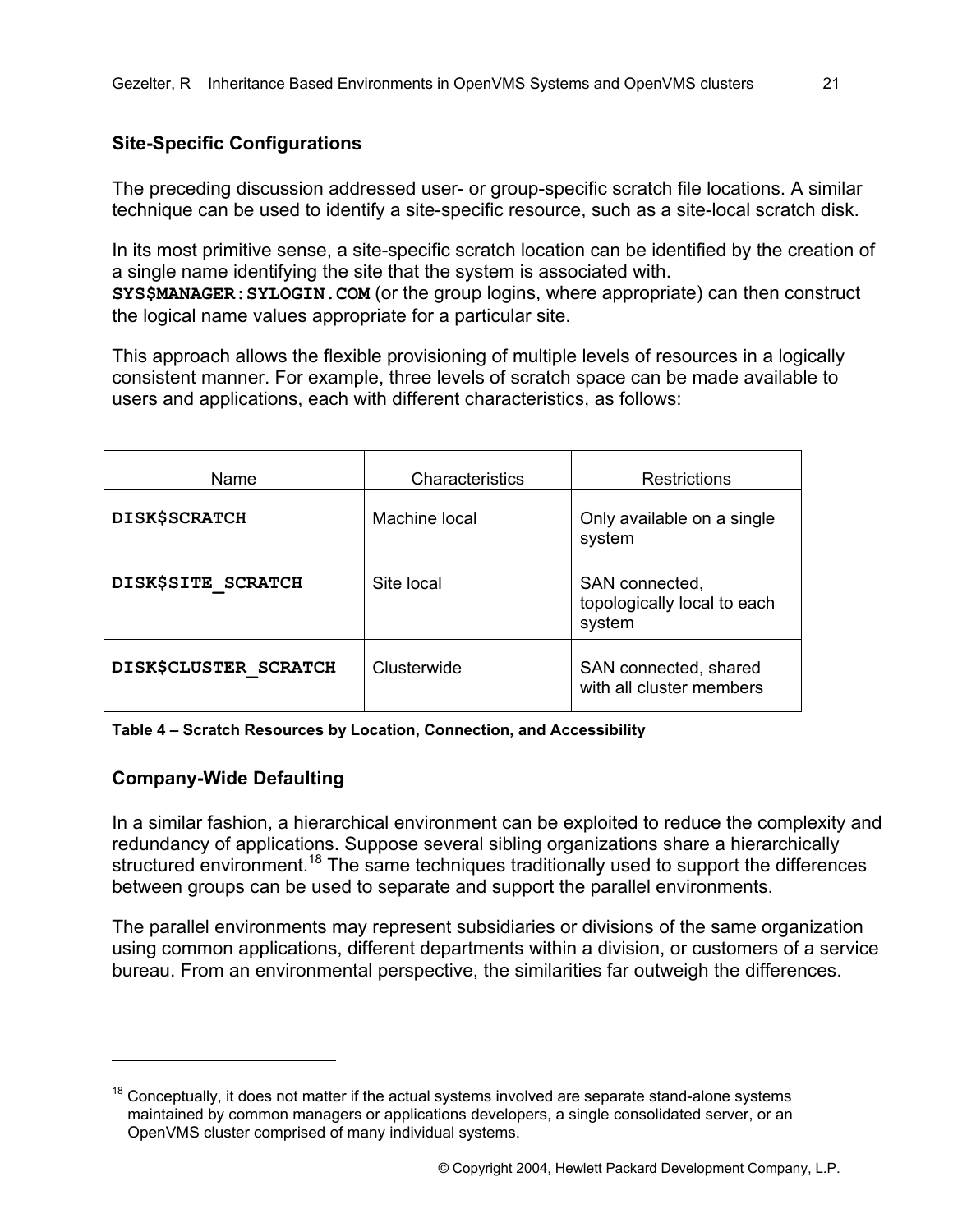In creating a hierarchical structure to bridge department-level differences, we would use the group logical name table **(LNM\$GROUP**). Users, who belong to different, yet parallel environments, require us to create a new category or level,  $19$  for example Firm (in this narrative, we will refer to it as **LNM\_FIRM**).

Logical names reflecting the company-wide environment would be inserted into LNM FIRM. In **SYS\$MANAGER: SYLOGIN. COM** we would insert **LNM** FIRM<sup>20</sup> in the logical name search path (**LNM\$FILE\_DEV** in **LNM\$PROCESS\_DIRECTORY**) between the group and system-wide logical name tables. Each group would be uniquely identified with a particular firm.<sup>[21](#page-21-2)</sup>

It is admittedly simplistic, but this structure allows the creation of parallel application environments with minimal effort and minimal code differences between different branches of the tree.

The same process can be used to implement testing environments. It is admittedly expansive, but this approach can leverage the seemingly simple OpenVMS UAF, rights list, and logical name facilities to support large numbers of parallel development, test, and production environments for similar yet separate organizations on a single integrated OpenVMS Cluster system.

#### **Company-Wide Constant Data**

It is obvious that brief information specific to a particular sibling company can be stored in LNM FIRM. Examples of such information are the name of the firm or the locations of company-wide resources or files.

#### **Application-Wide Defaulting**

 $\overline{a}$ 

The same principles that apply to individual subsystems apply to individual users or groups of users. The names of files and commonly used constants can be contained in an applicationspecific logical name table, and that name table can be inserted in one of the active search paths.<sup>22</sup> The benefits of this technique include:

<span id="page-21-0"></span> $19$  The logical name hierarchy in a baseline OpenVMS is cluster, system, group, job, and process.

<span id="page-21-1"></span><sup>&</sup>lt;sup>20</sup> Paralleling the design of the OpenVMS logical name facility, LNM FIRM would be a name located in **LNM\$PROCESS\_TABLE** containing a pointer to the name of the actual firm-wide logical name table for that particular process. The protection on **LNM FIRM** must also be set appropriately.

<span id="page-21-2"></span><sup>&</sup>lt;sup>21</sup> Each group belongs to an identifiable firm. Thus, it is possible to identify the correct firm-wide logical name table through a group-wide login script, the contents of the group logical name table, a rights list identifier, or a file in a common group-wide directory.

<span id="page-21-3"></span> $22$  If an entire community makes use of a particular application, it may make sense for that application's logical name table to be included at a higher level in the hierarchy than an individual user (e.g. the firm or group).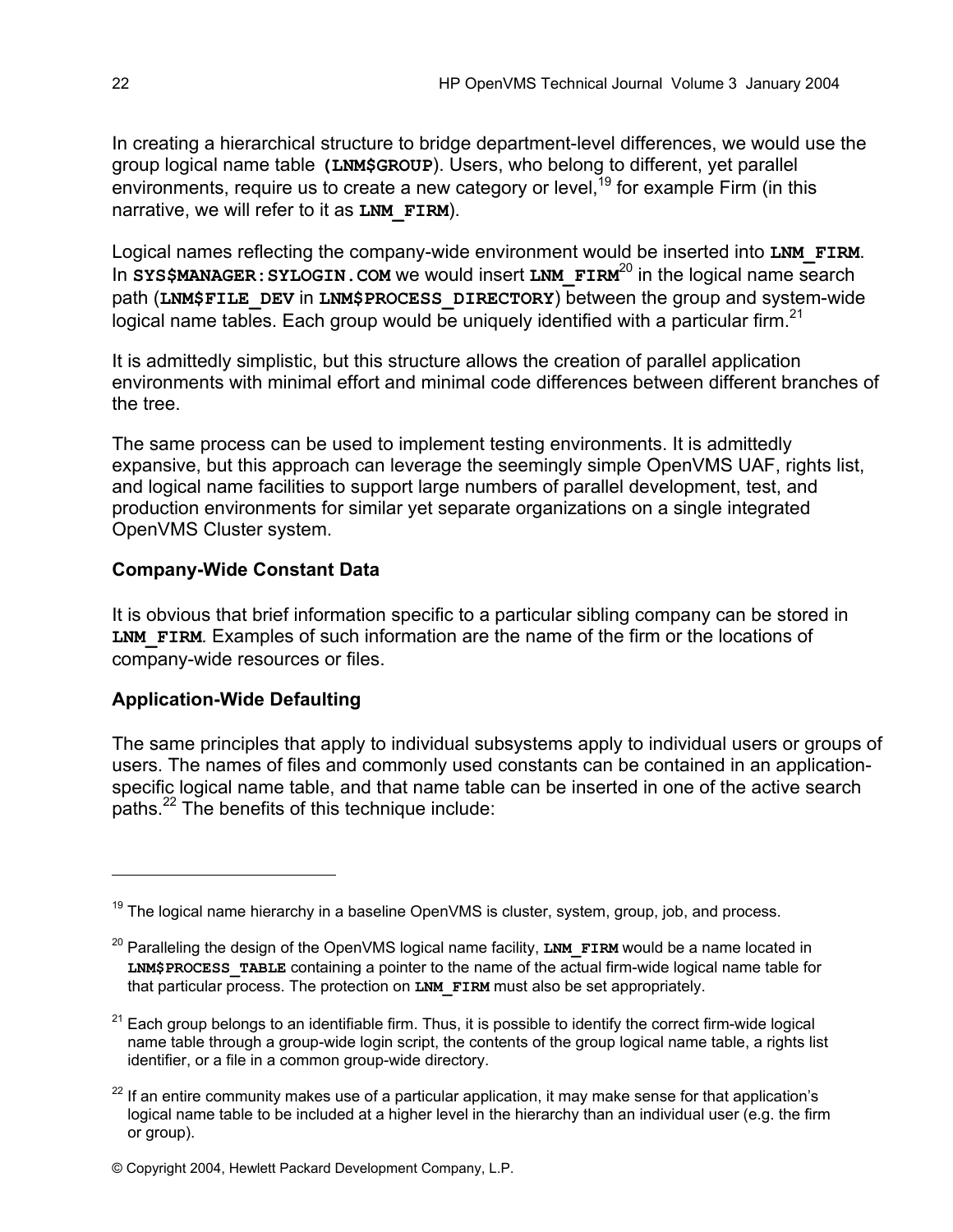- easier maintenance only one copy of the definition to use
- fewer logical names in the process or job logical name tables $^{23}$  $^{23}$  $^{23}$
- faster logins as the command files defining the logical names need not be executed at each login
- faster **SPAWN** operations, as the voluminous process logical name table need not be copied to the sub-process each time a process is spawned.

Logical names used by different applications should not overlap. If the logical names used by pre-existing applications overlap, changing the sequence of name tables in **LNM\$FILE\_DEV** can be used to resolve the problem.

#### **System Resources**

The location of scratch space is but one example of an instance where the location or identity of system resources can be managed through the use of logical names.

#### **Naming Conventions**

1

Names that will be used globally should be named separately from names that are unique to a particular process or application. Care should be exercised to allow the same mechanisms to be used by different groups or ISVs. One possible way to avoid naming conflicts is to use the registered Internet domain names as the leading part of the logical name.

#### **Summary**

Presenting a conceptually consistent, although not necessarily identical user-perceived environment, is a powerful approach when implementing OpenVMS systems, whether standalone or as members of OpenVMS Cluster systems.

Hierarchical environments provide a powerful way to express the differences while retaining common elements. The source of the differences does not matter. The differences may be matters of mass storage configuration, as in the **SYS\$SYSROOT** hierarchy used by OpenVMS itself, or the differences may reflect the management structure of the organization. Hierarchical environments allow the differences between disparate systems, and the differences in organizations, to be hidden from users and applications. The greater the disparity between the underlying systems or organizations, the greater the leverage of using

<span id="page-22-0"></span><sup>&</sup>lt;sup>23</sup> Admittedly, memory consumption for logical name tables is not the concern for system performance that it once was. However, 200 logical names for each user on a large machine is still a potential performance issue when each of several hundred users defines a full complement of the names.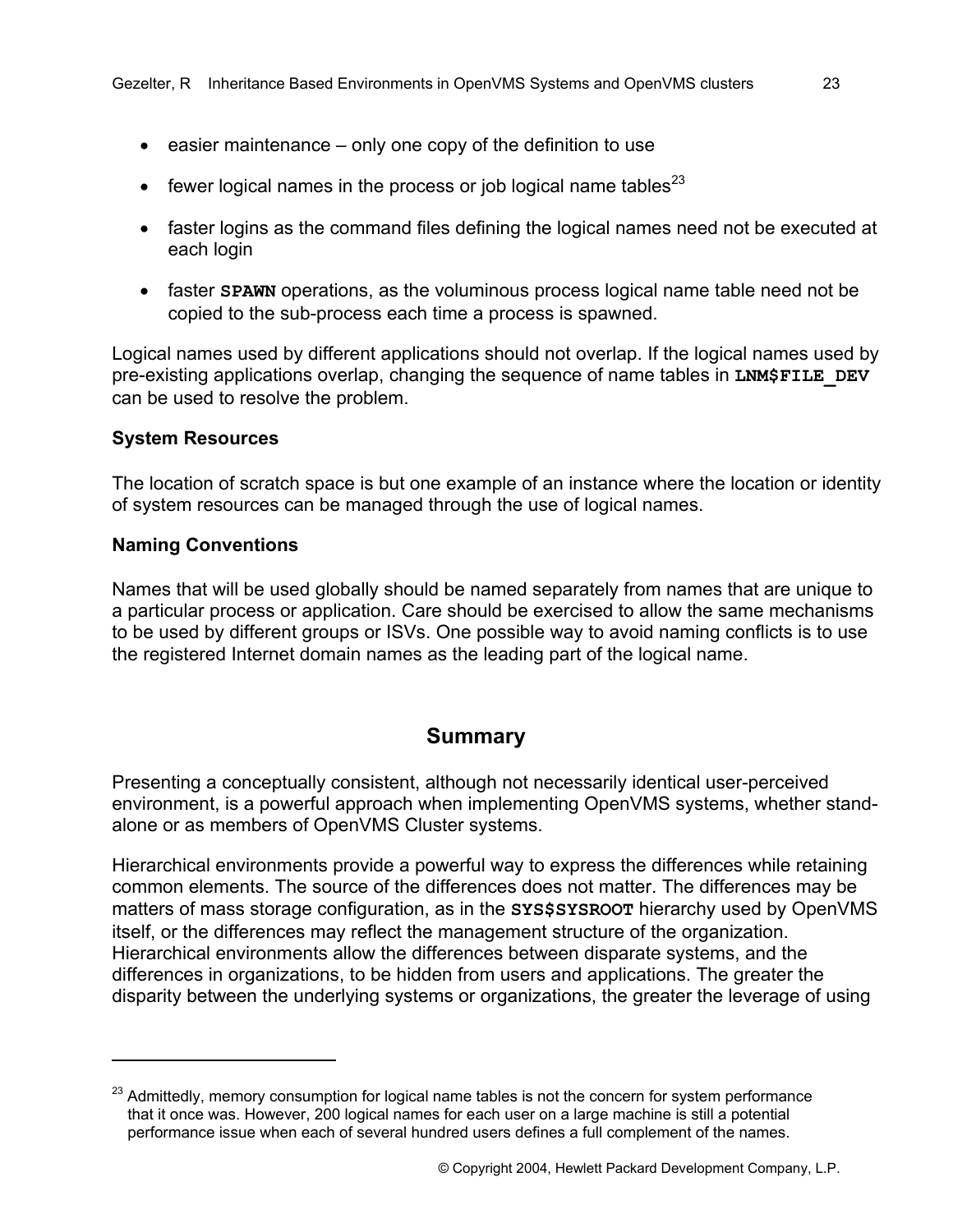different, yet conceptually identical, environments to provide users and applications with a perceived identical computing context.

Using inheritance to dynamically instantiate logically identical user environments on dramatically different systems simplifies system management, reduces the cost of system management, and increases system availability. This method can be of even greater use to the end-user and system manager than to the base operating system and layered products.

### **Bibliography**

- HP OpenVMS DCL Dictionary: A–M, © 2003, Order #AA-PV5KJ-TK, September 2003
- HP OpenVMS DCL Dictionary: N–Z, © 2003, Order #AA-PV5LJ-TK, September 2003
- HP OpenVMS Systems Manager's Manual, Volume 1: Essentials, Order #AA-PV5MH-TK, September 2003
- HP OpenVMS Systems Manager's Manual, Volume 2: Tuning, Maintaining, and Complex Systems, Order #AA-PV5NH-TK, September 2003
- HP OpenVMS System Services: A–GETUAI, © 2003, Order #AA-QSBMF-TE, September 2003
- HP OpenVMS System Services: GETUTC-Z, © 2003, Order #AA-QSBNF-TE, September 2003
- OpenVMS Guide to System Security, Order # AA-Q2HLF-TE, June 2002
- OpenVMS User Manual, Order #AA-PV5JD-TK, January 1999
- OpenVMS Version 7.2 New Features Manual, © 1999, Order #AA-QSBFC-TE
- Gezelter, Robert "The OpenVMS Consultant: Logical Names, Part 1", <http://www.openvms.org/columns/gezelter/logicalnames1.html>
- Gezelter, Robert "The OpenVMS Consultant: Logical Names, Part 2", <http://www.openvms.org/columns/gezelter/logicalnames2.html>
- Gezelter, Robert "The OpenVMS Consultant: Logical Names, Part 3", <http://www.openvms.org/columns/gezelter/logicalnames3.html>
- Gezelter, Robert "The OpenVMS Consultant: Logical Names, Part 4", <http://www.openvms.org/columns/gezelter/logicalnames4.html>
- Gezelter, Robert "The OpenVMS Consultant: Logical Names, Part 5", <http://www.openvms.org/columns/gezelter/logicalnames5.html>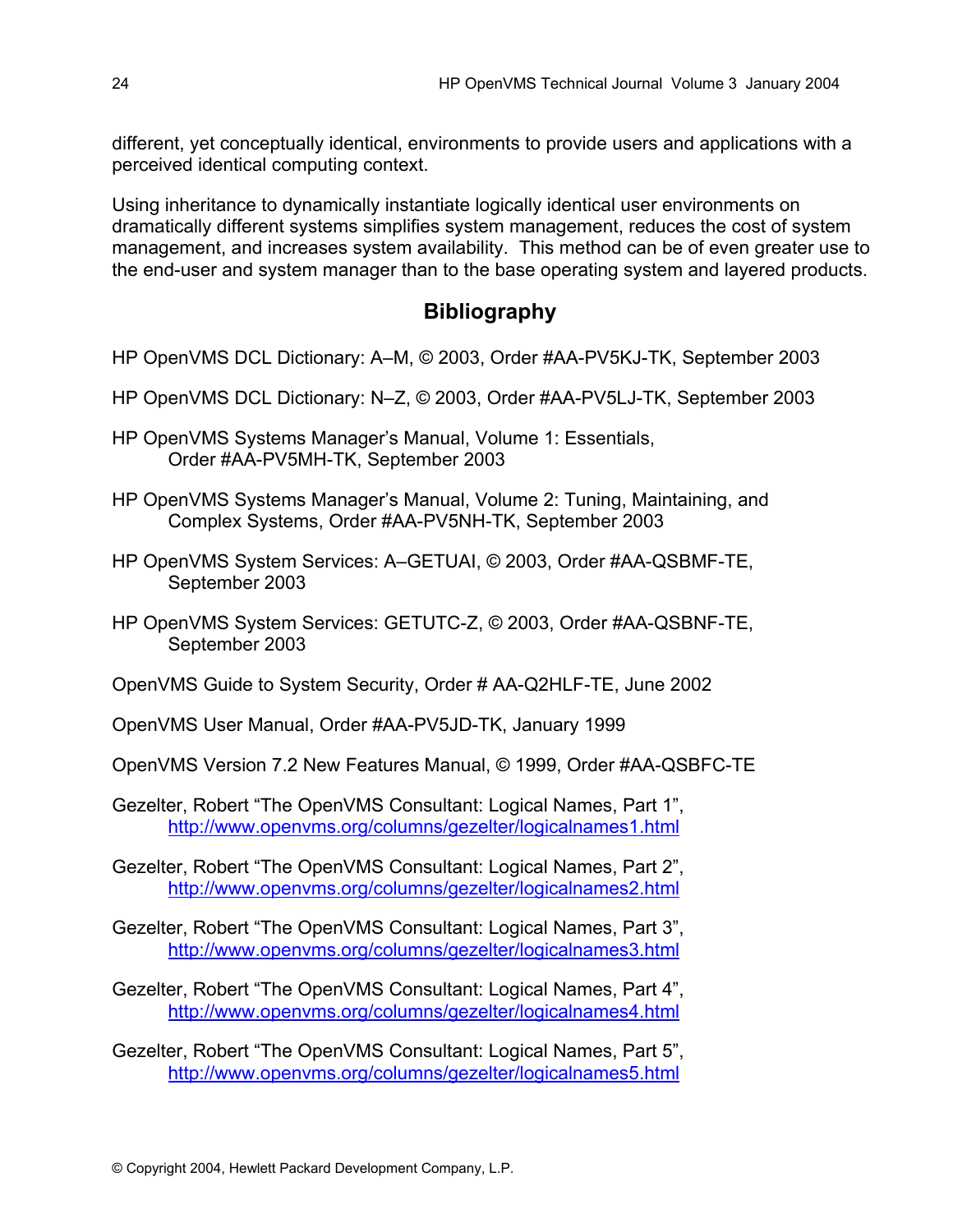- Goldenberg, R, Kenah, L "VAX/VMS Internals and Data Structures Version 5.2", © 1991, Digital Equipment Corporation
- Goldenberg, R, Saravanan, S "VMS for Alpha Platforms: Internals and Data Structures, Preliminary Edition, Volume 3, © 1993, Digital Equipment Corporation, ISBN#1- 55558-095-5
- Goldenberg, R, Dumas, D, Saravanan, S "OpenVMS Alpha Internals: Scheduling and Process Control", © 1997, Digital Equipment Corporation, ISBN#1-55558-156-0

#### **List of Figures**

- Figure 1 Five Illustrative Independent Axes of Variation
- Figure 2 Hierarchical Dependencies and Inheritance Cluster/Site/System
- Figure 3 Hierarchical Dependencies and Inheritance Firm/Group/User
- Figure 4 Rooted Logical Names to Establish Inheritance Hierarchies

#### **Biography**

Robert Gezelter, CDP, CSA, CSE, Software Consultant, guest lecturer and technical facilitator has more than 25 years of international consulting experience in private and public sectors. He has worked with OpenVMS since the initial release of VMS in 1978, and with OpenVMS Cluster systems since their announcement in 1982.

Mr. Gezelter received his BA and MS degrees in Computer Science from New York University. He also holds the HP CSA and CSE accreditations relating to OpenVMS.

Mr. Gezelter is a regular guest speaker at technical conferences worldwide such as HPETS (formerly DECUS). His articles have appeared in Network World, Open Systems Today, Digital Systems Journal, Digital News, and Hardcopy. He is also a contributor to the Computer Security Handbook,  $4<sup>th</sup>$  Edition, Wiley, 2002. Many of his publications and speeches are available through his firm's www site at [http://www.rlgsc.com](http://www.rlgsc.com/default.html?Source=OpenVMSTechJournal200401).

His firm's consulting practice emphasizes in-depth technical expertise in computer architectures, operating systems, networks, security, APIs, and related matters.

His clients range from the Fortune 10 to small businesses, locally, nationally, and internationally on matters spanning the range from individual questions to major projects.

He can be reached at <gezelter@rlgsc.com>.